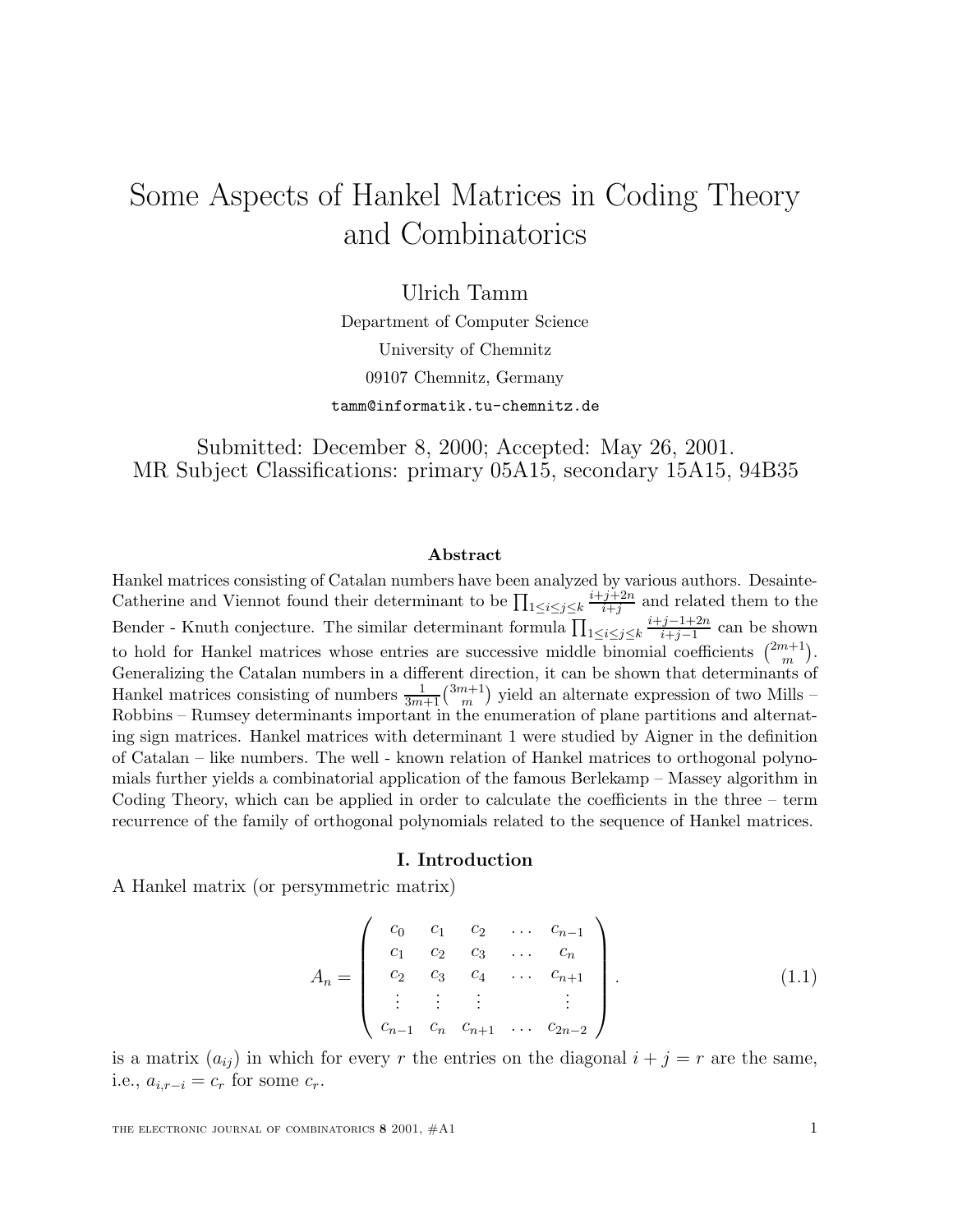For a sequence  $c_0, c_1, c_2, \ldots$  of real numbers we also consider the collection of Hankel matrices  $A_n^{(k)}$ ,  $k = 0, 1, \ldots, n = 1, 2, \ldots$ , where

$$
A_n^{(k)} = \begin{pmatrix} c_k & c_{k+1} & c_{k+2} & \dots & c_{k+n-1} \\ c_{k+1} & c_{k+2} & c_{k+3} & \dots & c_{k+n} \\ c_{k+2} & c_{k+3} & c_{k+4} & \dots & c_{k+n+1} \\ \vdots & \vdots & \vdots & \vdots & \vdots \\ c_{k+n-1} & c_{k+n} & c_{k+n+1} & \dots & c_{k+2n-2} \end{pmatrix} . \tag{1.2}
$$

So the parameter n denotes the size of the matrix and the  $2n - 1$  successive elements  $c_k, c_{k+1}, \ldots, c_{k+2n-2}$  occur in the diagonals of the Hankel matrix.

We shall further denote the determinant of a Hankel matrix (1.2) by

$$
d_n^{(k)} = \det(A_n^{(k)}).
$$
\n(1.3)

Hankel matrices have important applications, for instance, in the theory of moments, and in Padé approximation. In Coding Theory, they occur in the Berlekamp - Massey algorithm for the decoding of BCH - codes. Their connection to orthogonal polynomials often yields useful applications in Combinatorics: as shown by Viennot [76] Hankel determinants enumerate certain families of weighted paths, Catalan – like numbers as defined by Aigner [2] via Hankel determinants often yield sequences important in combinatorial enumeration, and as a recent application, they turned out to be an important tool in the proof of the refined alternating sign matrix conjecture.

The framework for studying combinatorial applications of Hankel matrices and further aspects of orthogonal polynomials was set up by Viennot [76]. Of special interest are determinants of Hankel matrices consisting of Catalan numbers  $\frac{1}{2m+1}$  $\binom{2m+1}{m}$ . Desainte – Catherine and Viennot [24] provided a formula for  $\det(A_n^{(k)})$  and all  $n \geq 1, k \geq 0$  in case that the entries  $c_m$  are Catalan numbers, namely

For the sequence  $c_m = \frac{1}{2m+1} {2m+1 \choose m}$ ,  $m = 0, 1, \dots$  of Catalan numbers it is

$$
d_n^{(0)} = d_n^{(1)} = 1, \qquad d_n^{(k)} = \prod_{1 \le i \le j \le k-1} \frac{i+j+2n}{i+j} \qquad \text{for } k \ge 2, n \ge 1. \tag{1.4}
$$

Desainte–Catherine and Viennot [24] also gave a combinatorial interpretation of this determinant in terms of special disjoint lattice paths and applications to the enumeration of Young tableaux, matchings, etc..

They studied (1.4) as a companion formula for  $\prod_{1 \leq i \leq j \leq k}$  $\frac{i+j-1+c}{i+j-1}$ , which for integer c was shown by Gordon (cf. [67]) to be the generating function for certain Young tableaux.

For even  $c = 2n$  this latter formula also can be expressed as a Hankel determinant formed of successive binomial coefficients  $\binom{2m+1}{m}$ .

For the binomial coefficients  $c_m = \binom{2m+1}{m}$ ,  $m = 0, 1, \ldots$ 

$$
d_n^{(0)} = 1, \qquad d_n^{(k)} = \prod_{1 \le i \le j \le k} \frac{i+j-1+2n}{i+j-1} \qquad \text{for } k, n \ge 1. \tag{1.5}
$$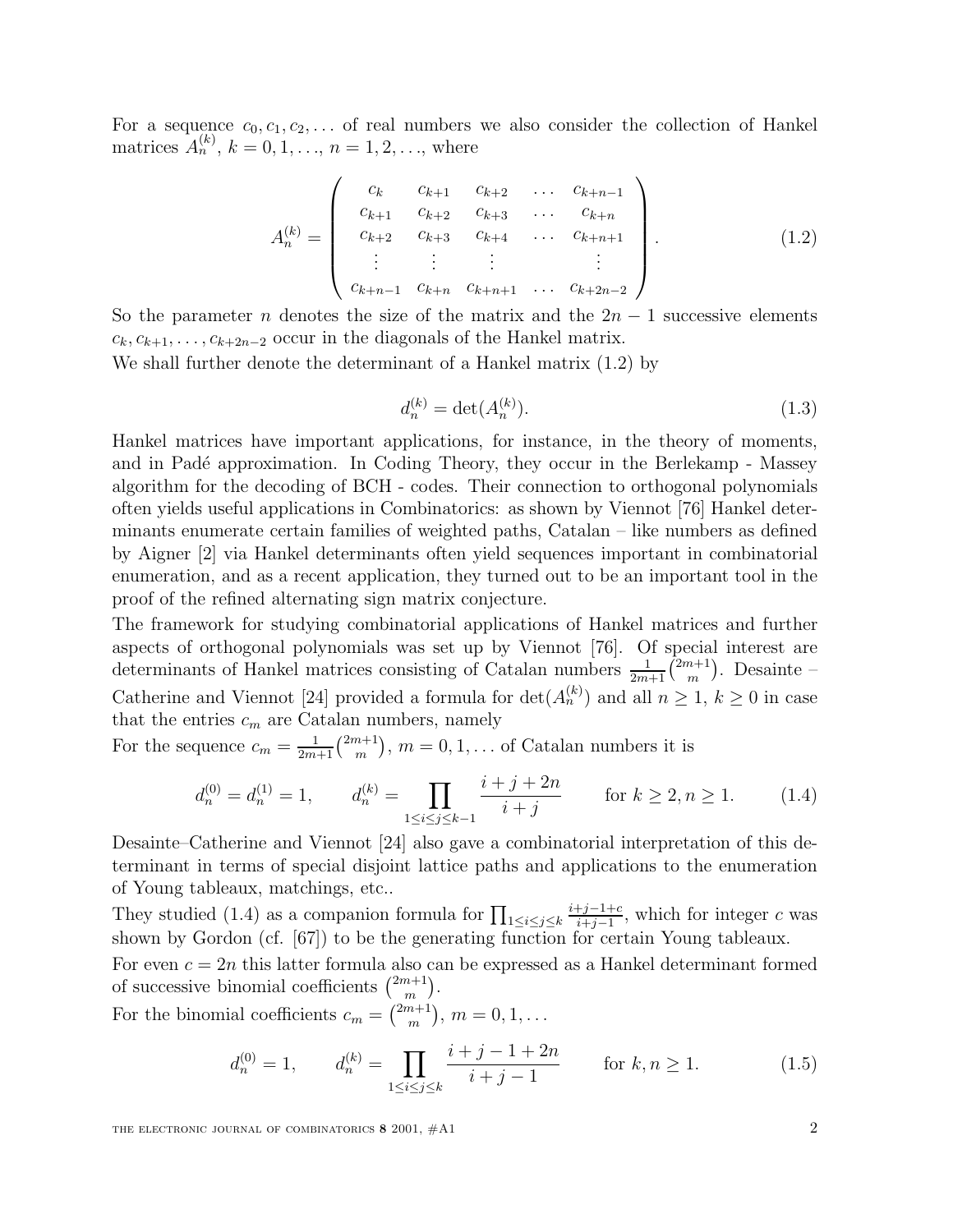We are going to derive the identities  $(1.4)$  and  $(1.5)$  simultaneously in the next section. Our main interest, however, concerns a further generalization of the Catalan numbers and their combinatorial interpretations.

In Section III we shall study Hankel matrices whose entries are defined as generalized Catalan numbers  $c_m = \frac{1}{3m+1} {3m+1 \choose m}$ . In this case we could show that

$$
d_n^{(0)} = \prod_{j=0}^{n-1} \frac{(3j+1)(6j)!(2j)!}{(4j+1)!(4j)!}, \qquad d_n^{(1)} = \prod_{j=1}^n \frac{\binom{6j-2}{2j}}{2\binom{4j-1}{2j}}.
$$
\n(1.6)

These numbers are of special interest, since they coincide with two Mills – Robbins – Rumsey determinants, which occur in the enumeration of cyclically symmetric plane partitions and alternating sign matrices which are invariant under a reflection about a vertical axis. The relation between Hankel matrices and alternating sign matrices will be discussed in Section IV.

Let us recall some properties of Hankel matrices. Of special importance is the equation

$$
\begin{pmatrix} c_0 & c_1 & c_2 & \dots & c_{n-1} \\ c_1 & c_2 & c_3 & \dots & c_n \\ c_2 & c_3 & c_4 & \dots & c_{n+1} \\ \vdots & \vdots & \vdots & & \vdots \\ c_{n-1} & c_n & c_{n+1} & \dots & c_{2n-2} \end{pmatrix} \cdot \begin{pmatrix} a_{n,0} \\ a_{n,1} \\ a_{n,2} \\ \vdots \\ a_{n,n-1} \end{pmatrix} = \begin{pmatrix} -c_n \\ -c_{n+1} \\ -c_{n+2} \\ \vdots \\ -c_{2n-1} \end{pmatrix} . \qquad (1.7)
$$

It is known (cf. [16], p. 246) that, if the matrices  $A_n^{(0)}$  are nonsingular for all n, then the polynomials

$$
t_j(x) := x^j + a_{j,j-1}x^{j-1} + a_{j,j-2}x^{j-2} + \dots + a_{j,1}x + a_{j,0}
$$
\n(1.8)

form a sequence of monic orthogonal polynomials with respect to the linear operator T mapping  $x^l$  to its moment  $T(x^l) = c_l$  for all l, i. e.

$$
T(t_j(x) \cdot t_m(x)) = 0 \text{ for } j \neq m. \tag{1.9}
$$

and that

$$
T(x^m \cdot t_j(x)) = 0 \text{ for } m = 0, \dots, j - 1.
$$
 (1.10)

In Section V we shall study matrices  $L_n = (l(m, j))_{m,j=0,1,\dots,n-1}$  defined by

$$
l(m,j) = T(x^m \cdot t_j(x)) \tag{1.11}
$$

By  $(1.10)$  these matrices are lower triangular. The recursion for Catalan – like numbers, as defined by Aigner [2] yielding another generalization of Catalan numbers, can be derived via matrices  $L_n$  with determinant 1. Further, the Lanczos algorithm as discussed in [13] yields a factorization  $L_n = A_n \cdot U_n^t$ , where  $A_n$  is a nonsingular Hankel matrix as in (1.1),  $L_n$  is defined by  $(1.11)$  and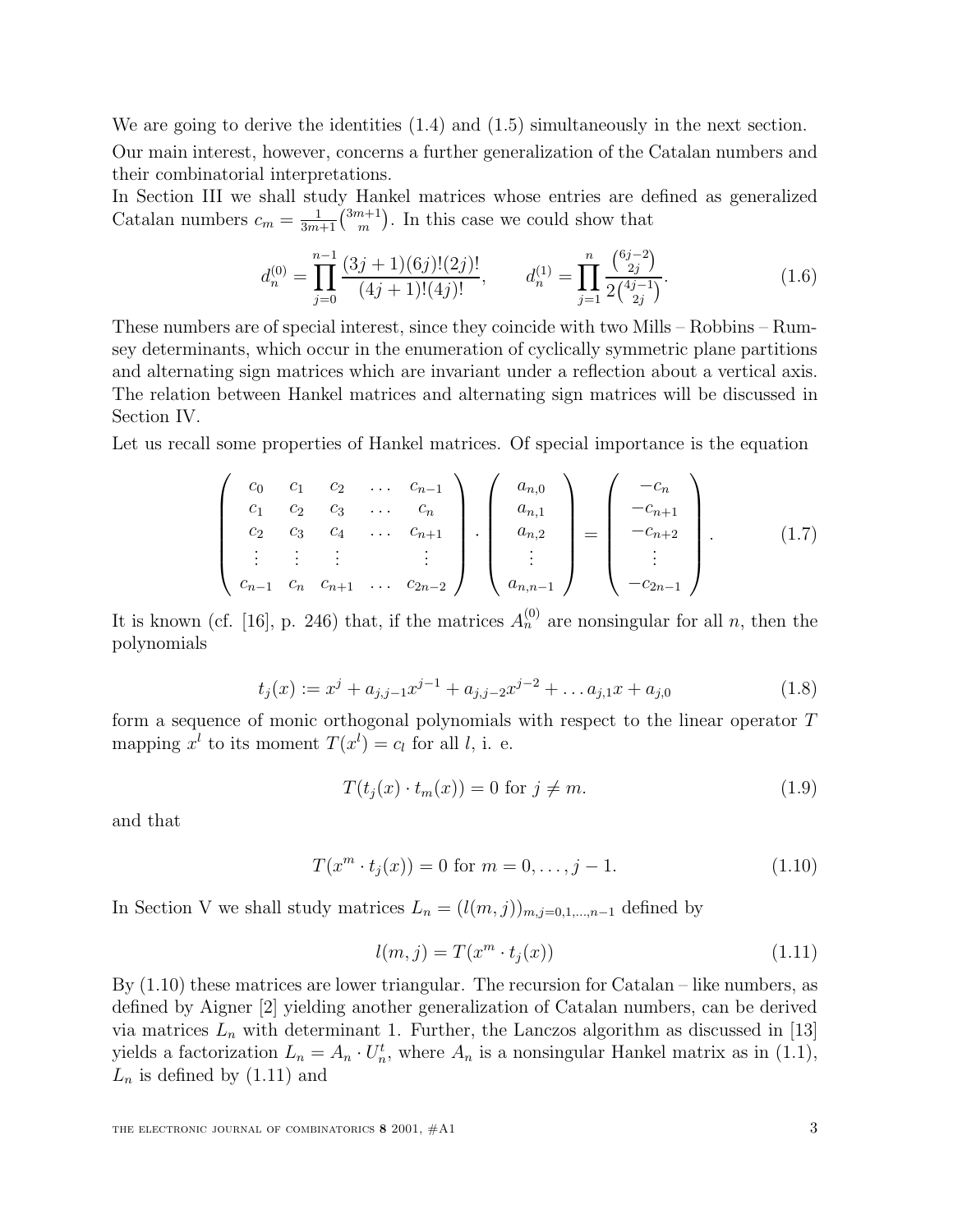$$
U_n = \begin{pmatrix} 1 & 0 & 0 & \dots & 0 & 0 \\ a_{1,0} & 1 & 0 & \dots & 0 & 0 \\ a_{2,0} & a_{2,1} & 1 & \dots & 0 & 0 \\ \vdots & \vdots & \vdots & & \vdots & \vdots \\ a_{n-1,0} & a_{n-1,1} & a_{n-2,2} & \dots & a_{n-1,n-2} & 1 \end{pmatrix}.
$$
 (1.12)

is the triangular matrix whose entries are the coefficients of the polynomials  $t_i(x)$ ,  $j =$  $0, \ldots, n-1.$ 

In Section V we further shall discuss the Berlekamp – Massey algorithm for the decoding of BCH–codes, where Hankel matrices of syndromes resulting after the transmission of a code word over a noisy channel have to be studied. Via the matrix  $L_n$  defined by (1.11) it will be shown that the Berlekamp – Massey algorithm applied to Hankel matrices with real entries can be used to compute the coefficients in the corresponding orthogonal polynomials and the three – term recurrence defining these polynomials.

Several methods to find Hankel determinants are presented in [61]. We shall mainly concentrate on their occurrence in the theory of continued fractions and orthogonal polynomials. If not mentioned otherwise, we shall always assume that all Hankel matrices  $A_n$ under consideration are nonsingular.

Hankel matrices come into play when the power series

$$
F(x) = c_0 + c_1 x + c_2 x^2 + \dots \tag{1.13}
$$

is expressed as a continued fraction. If the Hankel determinants  $d_n^{(0)}$  and  $d_n^{(1)}$  are different from 0 for all n the so–called S–fraction expansion of  $1 - xF(x)$  has the form

$$
1 - xF(x) = 1 - \frac{c_0 x}{1 - \frac{q_1 x}{1 - \frac{e_1 x}{1 - \frac{q_2 x}{1 - \frac{e_2 x}{1 - \dots}}}}}
$$
\n(1.14)

Namely, then (cf. [55], p. 304 or [78], p. 200) for  $n \ge 1$  and with the convention  $d_0^{(k)} = 1$ for all  $k$  it is

$$
q_n = \frac{d_n^{(1)} \cdot d_{n-1}^{(0)}}{d_{n-1}^{(1)} \cdot d_n^{(0)}}, \qquad e_n = \frac{d_{n+1}^{(0)} \cdot d_{n-1}^{(1)}}{d_n^{(0)} \cdot d_n^{(1)}}.
$$
\n(1.15)

For the notion of S– and J– fraction (S stands for Stieltjes, J for Jacobi) we refer to the standard books by Perron [55] and Wall [78]. We follow here mainly the  $(q_n, e_n)$ -notation of Rutishauser [65].

For many purposes it is more convenient to consider the variable  $\frac{1}{x}$  in (1.13) and study power series of the form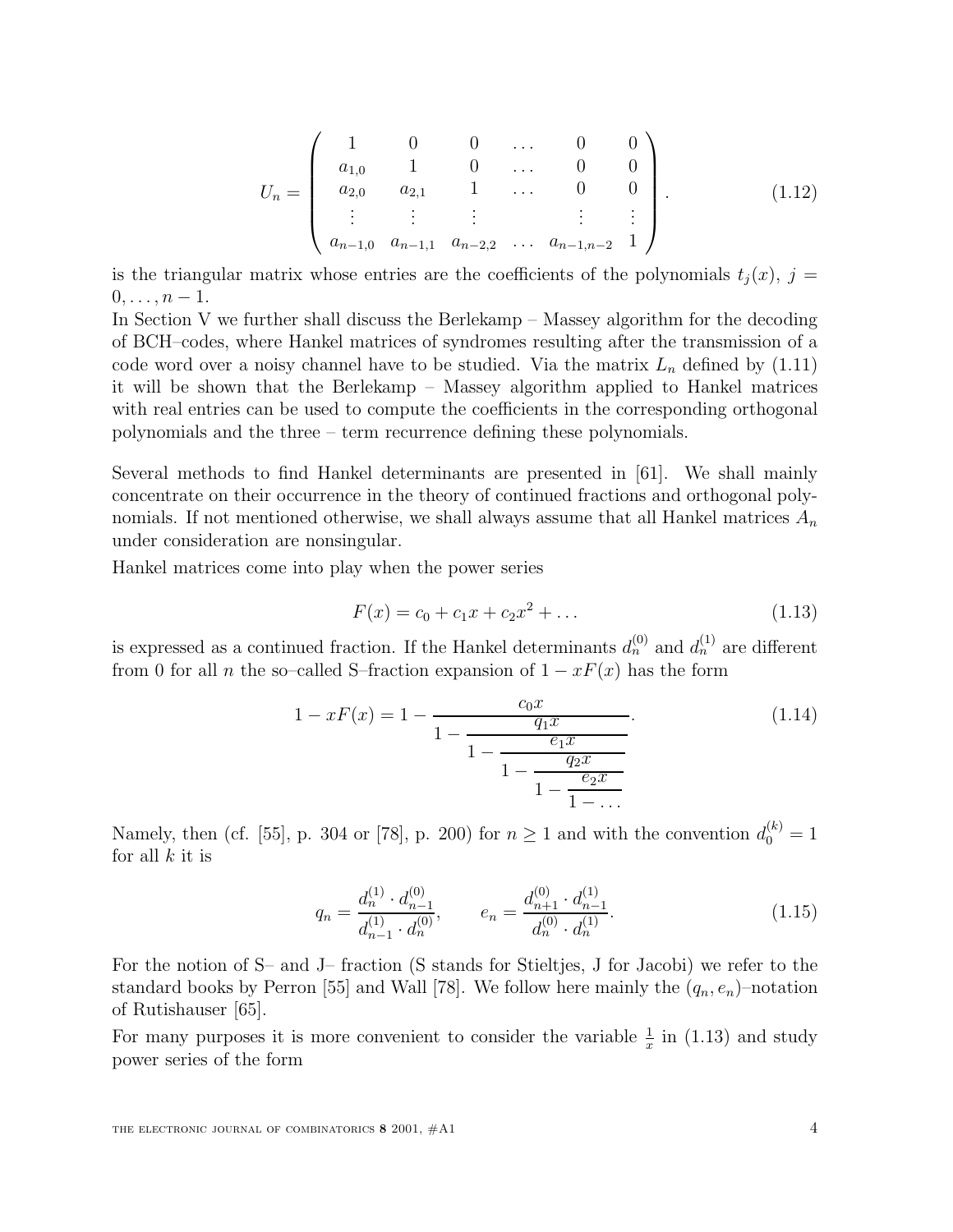$$
\frac{1}{x}F(\frac{1}{x}) = \frac{c_0}{x} + \frac{c_1}{x^2} + \frac{c_2}{x^3} + \dots
$$
\n(1.16)

and its continued S–fraction expansion

$$
\frac{c_0}{x - \frac{q_1}{1 - \frac{e_1}{x - \frac{q_2}{1 - \frac{e_2}{x - \dots}}}}}
$$

which can be transformed to the J–fraction

$$
\frac{c_0}{x - \alpha_1 - \frac{\beta_1}{x - \alpha_2 - \frac{\beta_2}{x - \alpha_3 - \frac{\beta_3}{x - \alpha_4 - \dots}}}}
$$
(1.17)

with  $\alpha_1 = q_1$ , and  $\alpha_{j+1} = q_{j+1} + e_j$ ,  $\beta_j = q_j e_j$  for  $j \ge 1$ . (cf. [55], p.375 or [65], pp. 13).

The J–fraction corresponding to  $(1.14)$  was used by Flajolet  $(26)$  and  $[27]$ ) to study combinatorial aspects of continued fractions, especially he gave an interpretation of the coefficients in the continued fractions expansion in terms of weighted lattice paths. This interpretation extends to parameters of the corresponding orthogonal polynomials as studied by Viennot [76]. For further combinatorial aspects of orthogonal polynomials see e.g. [28], [72].

Hankel determinants occur in Padé approximation and the determination of the eigenvalues of a matrix using their Schwarz constants, cf. [65]. Especially, they have been studied by Stieltjes in the theory of moments ([70], [71]). He stated the problem to find out if a measure  $\mu$  exists such that

$$
\int_0^\infty x^l d\mu(x) = c_l \quad \text{ for all } l = 0, 1, \dots \tag{1.18}
$$

for a given sequence  $c_0, c_1, c_2,...$  by the approach  $\int \frac{d\mu(t)}{x+t} = \sum_{l=0}^{\infty} (-1)^l \frac{c_l}{x^{l+1}}$ .

Stieltjes could show that such a measure exists if the determinants of the Hankel matrices  $A_n^{(0)}$  and  $A_n^{(1)}$  are positive for all n. Indeed, then (1.9) results from the quality of the approximation to (1.16) by quotients of polynomials  $\frac{p_j(x)}{t_j(x)}$  where  $t_j(x)$  are just the polynomials (1.8). Hence they obey the three – term recurrence

$$
t_j(x) = (x - \alpha_j)t_{j-1}(x) - \beta_{j-1} \cdot t_{j-2}(x), \qquad t_0(x) = 1, \qquad t_1(x) = x - \alpha_1,\tag{1.19}
$$

where

$$
\alpha_1 = q_1
$$
, and  $\alpha_{j+1} = q_{j+1} + e_j$ ,  $\beta_j = q_j e_j$  for  $j \ge 1$ . (1.20)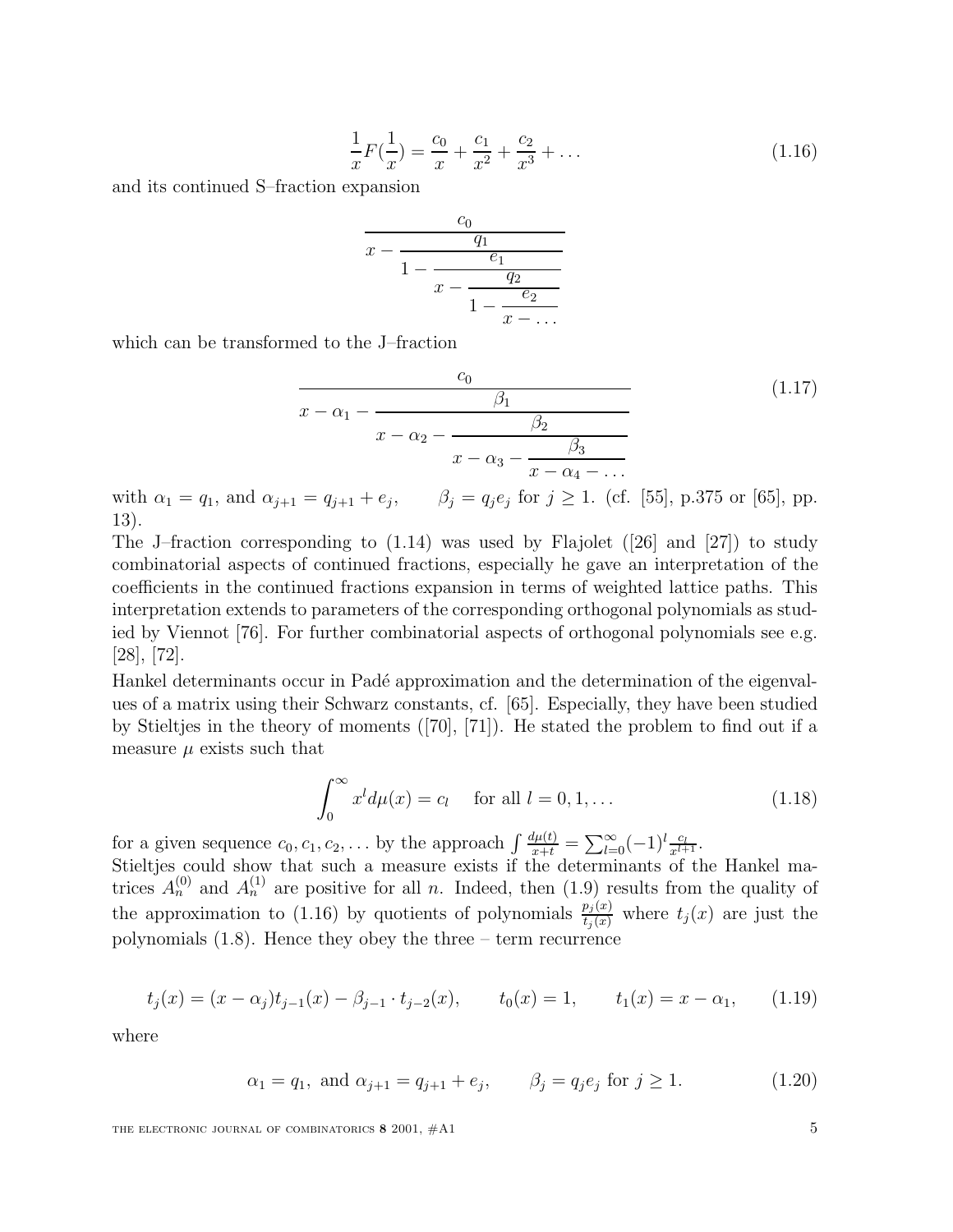In case that we consider Hankel matrices of the form (1.2) and hence the corresponding power series  $c_k + c_{k+1}x + c_{k+2}x^2 + \ldots$ , we introduce a superscript (k) to the parameters in question.

Hence,  $q_n^{(k)}$  and  $e_n^{(k)}$  denote the coefficients in the continued fractions expansions

$$
\frac{c_k}{1 - \frac{q_1^{(k)}x}{1 - \frac{e_1^{(k)}x}{1 - \frac{q_2^{(k)}x}{1 - \dots}}}}, \qquad \frac{c_k}{x - q_1^{(k)} - \frac{e_1^{(k)}q_1^{(k)}}{x - q_2^{(k)} - e_1^{(k)} - \frac{e_2^{(k)}q_2^{(k)}}{x - q_3^{(k)} - e_2^{(k)} - \dots}}}
$$

and

$$
t_j^{(k)}(x) = x^j + a_{j,j-1}^{(k)} x^{j-1} + a_{j,j-2}^{(k)} x^{j-2} + \dots + a_{j,1}^{(k)} x + a_{j,0}^{(k)}
$$

are the corresponding polynomials obeying the three – term recurrence

$$
t_j^{(k)}(x) = (x - \alpha_j^{(k)}) t_{j-1}^{(k)}(x) - \beta_{j-1}^{(k)} t_{j-2}^{(k)}(x).
$$

Several algorithms are known to determine this recursion. We mentioned already the Berlekamp – Massey algorithm and the Lanczos algorithm. In the quotient–difference algorithm due to Rutishauser [65] the parameters  $q_n^{(k)}$  and  $e_n^{(k)}$  are obtained via the socalled rhombic rule

$$
e_n^{(k)} = e_{n-1}^{(k)} + q_n^{(k+1)} - q_n^{(k)}, \qquad e_0^{(k)} = 0 \text{ for all } k,
$$
\n(1.21)

$$
q_{n+1}^{(k)} = q_n^{(k+1)} \cdot \frac{e_n^{(k+1)}}{e_n^{(k)}}, \qquad q_1^{(k)} = \frac{c_{k+1}}{c_k} \text{ for all } k. \tag{1.22}
$$

#### **II. Hankel Matrices and Chebyshev Polynomials**

Let us illustrate the methods introduced by computing determinants of Hankel matrices whose entries are successive Catalan numbers. In several recent papers (e.g. [2], [47], [54], [62]) these determinants have been studied under various aspects and formulae were given for special parameters. Desainte–Catherine and Viennot in [24] provided the general solution  $d_n^{(k)} = \prod_{1 \leq i \leq j \leq k-1}$  $\frac{i+j+2n}{i+j}$  for all n and k. This was derived as a companion formula (yielding a "90 % bijective proof" for tableaux whose columns consist of an even number of elements and are bounded by height  $2n$ ) to Gordon's result [36] in the proof of the Bender – Knuth conjecture [8]. Gordon proved that  $\prod_{1 \leq i \leq j \leq k}$  $\frac{c+i+j-1}{i+j-1}$  is the generating function for Young tableaux with entries from  $\{1,\ldots,n\}$  strictly increasing in rows and not decreasing in columns consisting of  $\leq c$  columns and largest part  $\leq k$ . Actually, this follows from the more general formula in the Bender – Knuth conjecture by letting  $q \to 1$ , see also [67], p. 265.

By refining the methods of [24], Choi and Gouyou – Beauchamps [21] could also derive Gordon's formula for even  $c = 2n$ . In the following proposition we shall apply a well -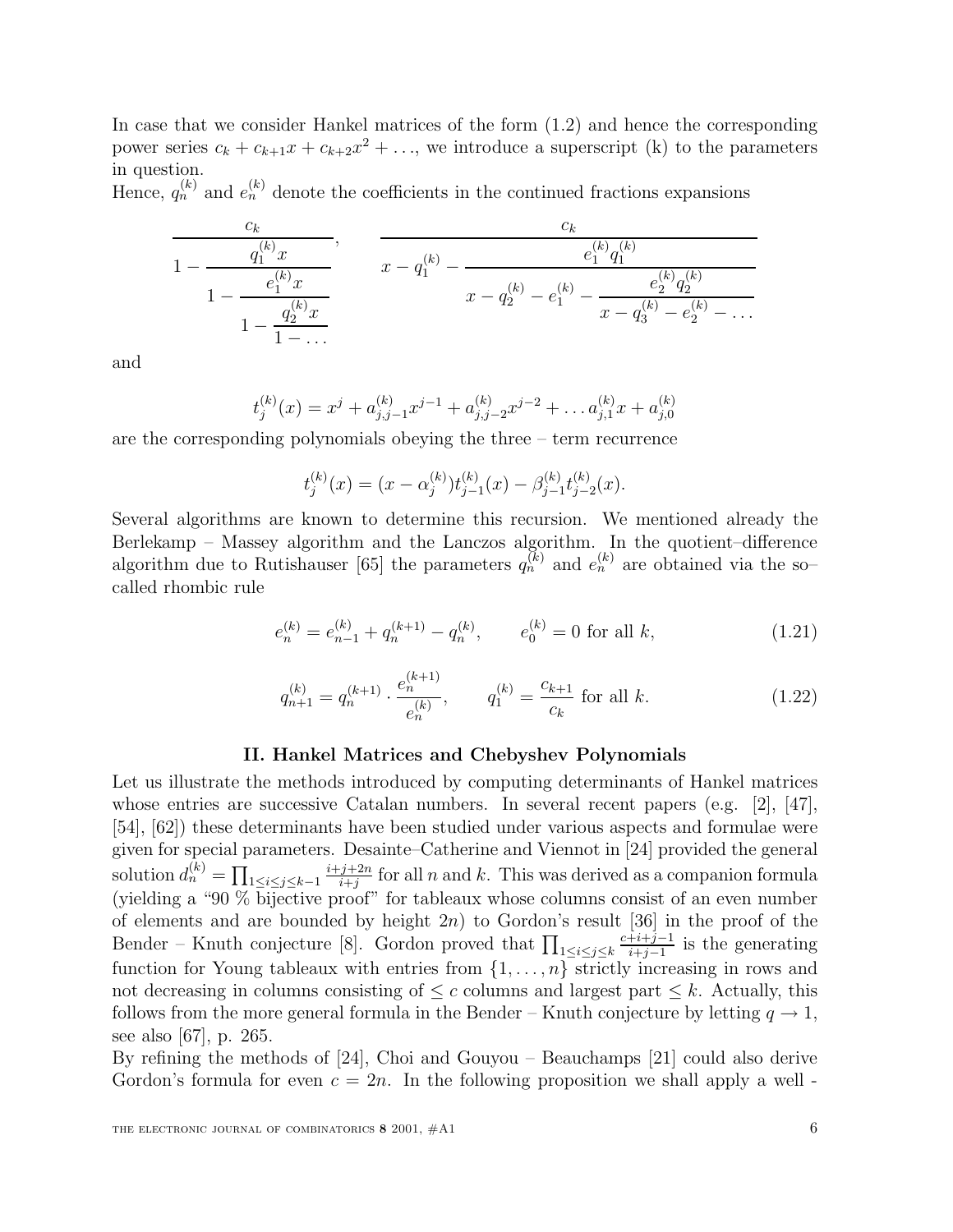known recursion for Hankel determinants allowing to see that in this case also Gordon's formula can be expressed as a Hankel determinant, namely the matrices then consist of consecutive binomial coefficients of the form  $\binom{2m+1}{m}$ . Simultaneously, this yields another proof of the result of Desainte – Catherine and Viennot, which was originally obtained by application of the quotient – difference algorithm [77].

#### **Proposition 2.1**:

a) For the sequence  $c_m = \frac{1}{2m+1} {2m+1 \choose m}$ ,  $m = 0, 1, \ldots$  of Catalan numbers it is

$$
d_n^{(0)} = d_n^{(1)} = 1, \qquad d_n^{(k)} = \prod_{1 \le i \le j \le k-1} \frac{i+j+2n}{i+j} \qquad \text{for } k \ge 2, n \ge 1. \tag{2.1}
$$

b) For the binomial coefficients  $c_m = \binom{2m+1}{m}$ ,  $m = 0, 1, \ldots$ 

$$
d_n^{(0)} = 1, \qquad d_n^{(k)} = \prod_{1 \le i \le j \le k} \frac{i+j-1+2n}{i+j-1} \qquad \text{for } k, n \ge 1. \tag{2.2}
$$

Proof: The proof is based on the following identity for Hankel determinants.

$$
d_n^{(k+1)} \cdot d_n^{(k-1)} - d_{n-1}^{(k+1)} \cdot d_{n+1}^{(k-1)} - [d_n^{(k)}]^2 = 0.
$$
 (2.3)

This identity can for instance be found in the book by Polya and Szegö [59], Ex. 19, p. 102. It is also an immediate consequence of Dodgson's algorithm for the evaluation of determinants (e.g. [82]).

We shall derive both results simultaneously. The proof will proceed by induction on  $n+k$ . It is well known, e.g. [69], that for the Hankel matrices  $A_n^{(k)}$  with Catalan numbers as entries it is  $d_n^{(0)} = d_n^{(1)} = 1$ . For the induction beginning it must also be verified that  $d_n^{(2)} = n + 1$  and that  $d_n^{(3)} = \frac{(n+1)(n+2)(2n+3)}{6}$  is the sum of squares, cf. [47], which can also be easily seen by application of recursion (2.3).

Furthermore, for the matrix  $A_n^{(k)}$  whose entries are the binomial coefficients  $\binom{2k+1}{k}$ ,  $\binom{2k+3}{k+1}$ , ... it was shown in [2] that  $d_n^{(0)} = 1$  and  $d_n^{(1)} = 2n + 1$ . Application of (2.3) shows that  $d_n^{(2)} = \frac{(n+1)(2n+1)(2n+3)}{3}$ , i. e., the sum of squares of the odd positive integers.

Also, it is easily seen by comparing successive quotients  $\frac{c_{k+1}}{c_k}$  that for  $n = 1$  the product in (2.1) yields the Catalan numbers and the product in (2.2) yields the binomial coefficients  $\left(\begin{matrix} 2k+1 \\ k+1 \end{matrix}\right)$ , cf. also [24].

Now it remains to be verified that  $(2.1)$  and  $(2.2)$  hold for all n and k, which will be done by checking recursion (2.3). The sum in (2.3) is of the form (with either  $d = 0$  for (2.1) or  $d = 1$  for  $(2.2)$  and shifting k to  $k + 1$  in  $(2.1)$ )

$$
\prod_{i,j=1}^{k} \frac{i+j-d+2n}{i+j-d} \cdot \prod_{i,j=1}^{k-2} \frac{i+j-d+2n}{i+j-d} - \prod_{i,j=1}^{k} \frac{i+j-d+2(n+1)}{i+j-d} \cdot \prod_{i,j=1}^{k-2} \frac{i+j-d+2(n-1)}{i+j-d} - \left[ \prod_{i,j=1}^{k-1} \frac{i+j-d+2n}{i+j-d} \right]^2
$$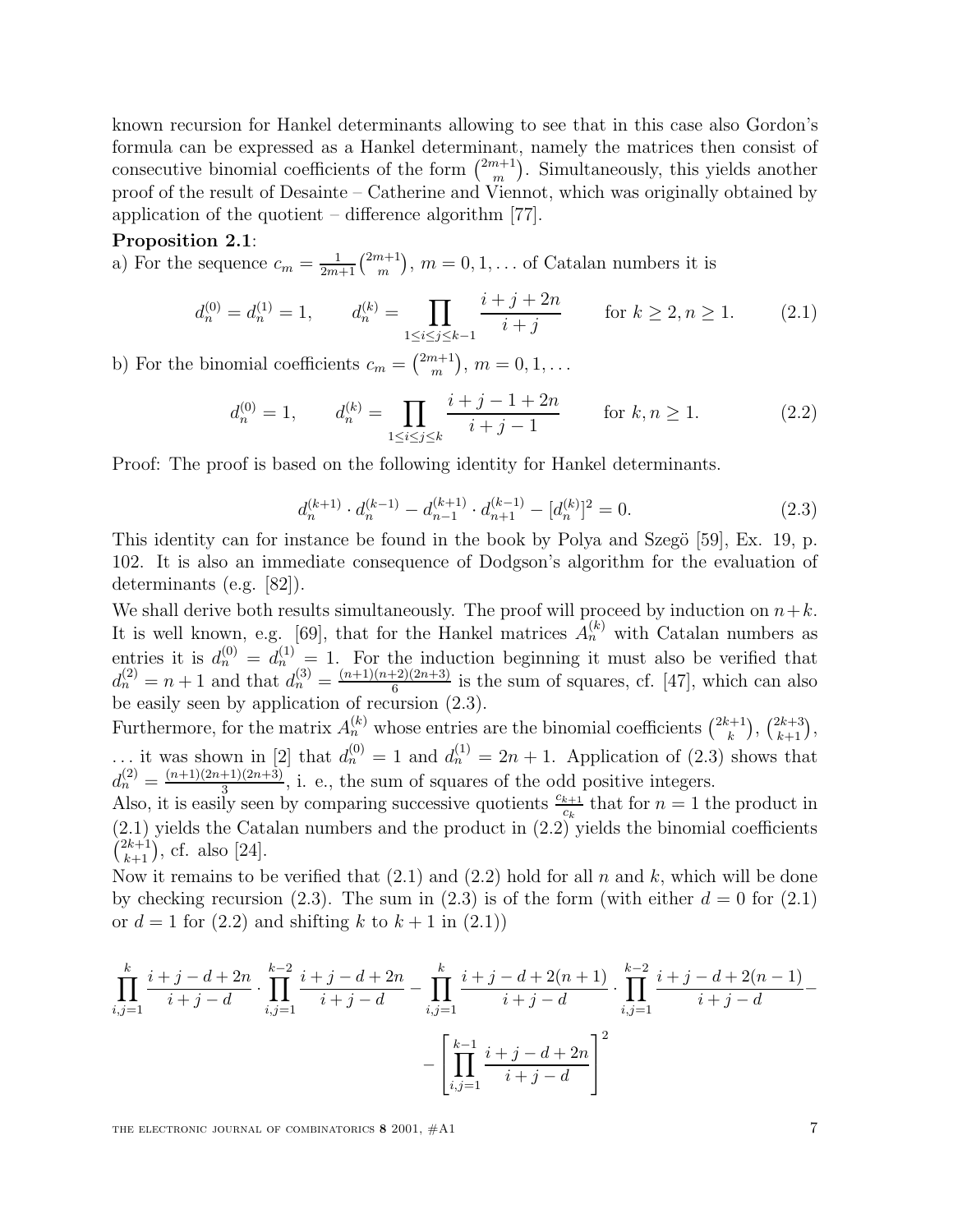$$
= \left[\prod_{i,j=1}^{k-1} \frac{i+j-d+2n}{i+j-d}\right]^2.
$$
  

$$
\left(\frac{\prod_{j=1}^k (k+j-d+2n) \cdot \prod_{j=1}^{k-1} (k-1+j-d)}{\prod_{j=1}^k (k+j-d) \cdot \prod_{j=1}^{k-1} (k-1+j-d+2n)} - \frac{\prod_{j=0}^{k-1} (j-d+2n) \cdot \prod_{j=1}^{k-1} (k-1+j-d)}{\prod_{j=1}^k (k+j-d) \cdot \prod_{j=1}^{k-1} (1+j-d+2n)} - 1\right)
$$
  

$$
= \left[\prod_{i,j=1}^{k-1} \frac{i+j-d+2n}{i+j-d}\right]^2.
$$
  

$$
\cdot \left(\frac{(2n+2k-d)(2n+2k-1-d)(k-d)}{(2n+k-d)(2k-d)(2k-1-d)} - \frac{(2n-d)(2n+1-d)(k-d)}{(2n+k-d)(2k-d)(2k-1-d)} - 1\right).
$$

This expression is 0 exactly if

$$
(2n+2k-d)(2n+2k-1-d)(k-d) - (2n-d)(2n+1-d)(k-d) -
$$

$$
-(2n+k-d)(2k-d)(2k-1-d) = 0.
$$

In order to show  $(2.1)$ , now observe that here  $d = 0$  and then it is easily verified that

$$
(n+k)(2n+2k-1) - n(2n+1) - (2n+k)(2k-1) = 0.
$$

In order to show  $(2.2)$ , we have to set  $d = 1$  and again the analysis simplifies to verifying

$$
(2n+2k-1)(n+k-1) - (2n-1)n - (2n+k-1)(2k-1) = 0.
$$

# **Remarks:**

1) As pointed out in the introduction, Desainte–Catherine and Viennot [24] derived identity (2.1) and recursion (2.3) simultaneously proves (2.2). The identity  $\det(A_n^{(0)}) = 1$ , when the  $c_m$ 's are Catalan numbers or binomial coefficients  $\binom{2m+1}{m}$  can already be found in [52], pp. 435 – 436.  $d_n^{(1)}$ ,  $d_n^{(2)}$ , and  $d_n^{(3)}$  for this case were already mentioned in the proof of Theorem 2.1. The next determinant in this series is obtained via  $\frac{d_n^{(4)}}{d_{n-1}^{(4)}}$  $=\frac{d_{n+1}^{(3)}}{d_{n-1}^{(3)}}$ . For the Catalan numbers then  $d_n^{(4)} = \frac{d_{n+1}^{(3)} \cdot d_n^{(3)}}{5} = \frac{n(n+1)^2(n+2)(2n+1)(2n+3)}{180}$ .

2) Formula (2.1) was also studied by Desainte–Catherine and Viennot [24] in the analysis of disjoint paths in a bounded area of the integer lattice and perfect matchings in a certain graph as a special Pfaffian. An interpretation of the determinant  $d_n^{(k)}$  in (2.1) as the number of  $k$ -tuples of disjoint positive lattice paths (see the next section) was used to construct bijections to further combinatorial configurations. Applications of (2.1) in Physics have been discussed by Guttmann, Owczarek, and Viennot [40].

3) The central argument in the proof of Theorem 2.1 was the application of recursion (2.3). Let us demonstrate the use of this recursion with another example. Aigner [3] could show that the Bell numbers are the unique sequence  $(c_m)_{m=0,1,2,...}$  such that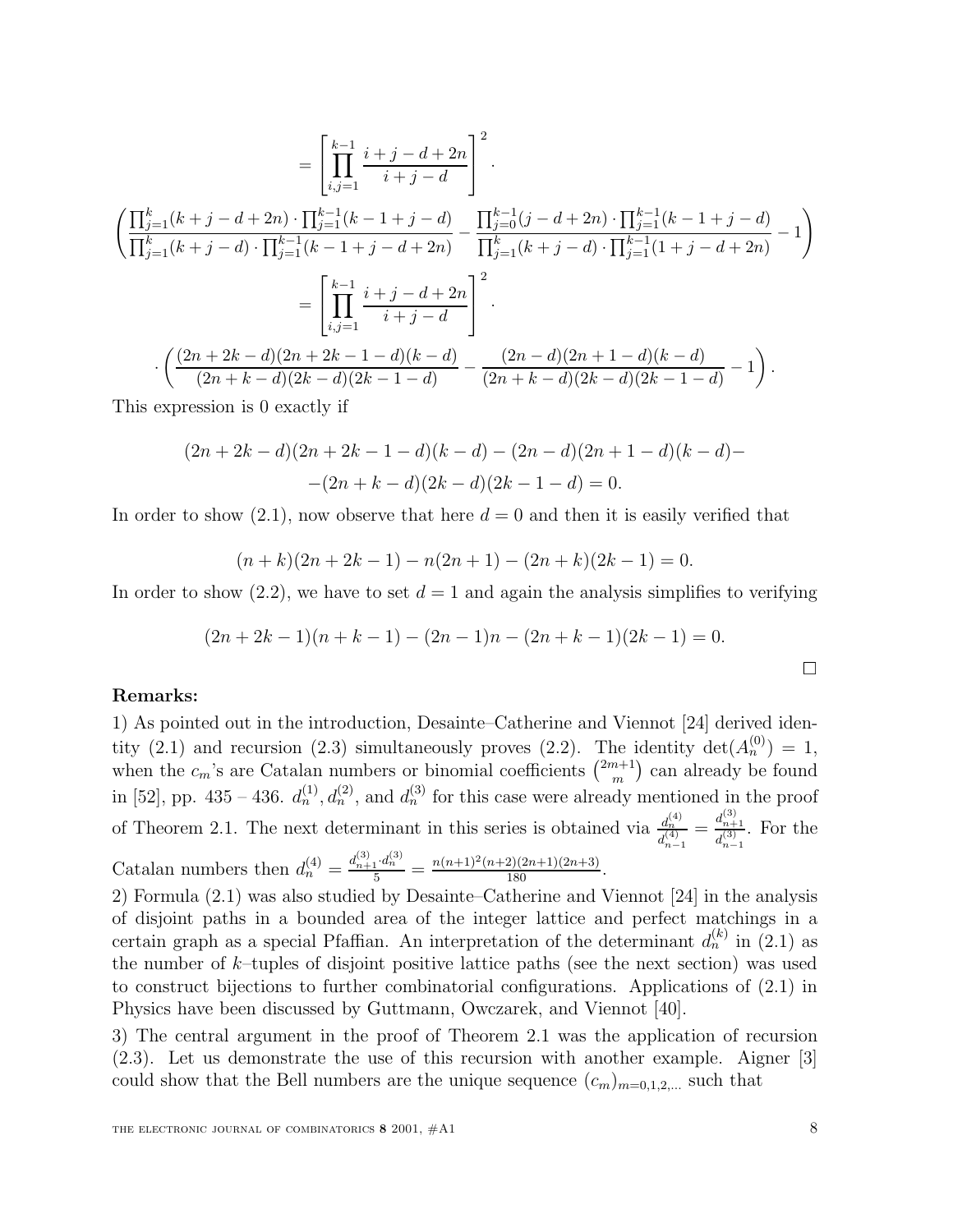$$
\det(A_n^{(0)}) = \det(A_n^{(1)}) = \prod_{k=0}^n k!, \qquad \det(A_n^{(2)}) = r_{n+1} \prod_{k=0}^n k!, \qquad (2.4)
$$

where  $r_n = 1 + \sum_{l=1}^n n(n-1)\cdots(n-l+1)$  is the total number of permutations of n things (for  $\det(A_n^{(0)})$  and  $\det(A_n^{(1)})$  see [27] and [23]). In [3] an approach via generating functions was used in order to derive  $d_n^{(2)} = \det(A_n^{(2)})$  in (2.4). Setting  $d_n^{(2)} = r_{n+1} \cdot \prod_{k=0}^n k!$ in (2.4), with (2.3) one obtains the recurrence  $r_{n+1} = (n+1) \cdot r_n + 1, r_2 = 5$ , which just characterizes the total number of permutations of  $n$  things, cf. [63], p. 16, and hence can derive  $\det(A_n^{(2)})$  from  $\det(A_n^{(0)})$  and  $\det(A_n^{(1)})$  also this way.

4) From the proof of Proposition 2.1 it is also clear that  $\prod_{1 \leq i,j \leq k}$  $\frac{i+j-d+2n}{i+j-d}$  yields a sequence of Hankel determinants  $d_n^{(k)}$  only for  $d = 0, 1$ , since otherwise recursion (2.3) is not fulfilled. As pointed out, in [24] formula (2.1) was derived by application of the quotient – difference algorithm, cf. also [21] for a more general result. The parameters  $q_n^{(k)}$  and  $e_n^{(k)}$  also can be obtained from Proposition 2.1.

**Corollary 2.1**: For the Catalan numbers the coefficients  $q_n^{(k)}$  and  $e_n^{(k)}$  in the continued fractions expansion of  $\sum_{m=0}^{\infty} \frac{1}{2(k+m)+1} {2(k+m)+1 \choose k+m} x^m$  as in (1.14) are given as

$$
q_n^{(k)} = \frac{(2n+2k-1)(2n+2k)}{(2n+k-1)(2n+k)}, \qquad e_n^{(k)} = \frac{(2n)(2n+1)}{(2n+k)(2n+k+1)}.\tag{2.5}
$$

For the binomial coefficients  $\binom{2m+1}{m}$  the corresponding coefficients in the expansion of  $\sum_{m=0}^{\infty} {2(k+m)+1 \choose k+m} x^m$  are

$$
q_n^{(k)} = \frac{(2n+2k)(2n+2k+1)}{(2n+k-1)(2n+k)}, \qquad e_n^{(k)} = \frac{(2n-1)(2n)}{(2n+k)(2n+k+1)}.\tag{2.6}
$$

Proof: (2.5) and (2.6) can be derived by application of the rhombic rule (1.21) and (1.22). They are also immediate from the previous Proposition 2.1 by application of (1.15), which for  $k > 0$  generalizes to the following formulae from [65], p. 15, where the  $d_n^{(k)}$  s are Hankel determinants as (1.3).

$$
q_n^{(k)} = \frac{d_n^{(k+1)} d_{n-1}^{(k)}}{d_n^{(k)} d_{n-1}^{(k+1)}}, \qquad e_n^{(k)} = \frac{d_{n+1}^{(k)} d_{n-1}^{(k)}}{d_n^{(k)} d_n^{(k+1)}}.
$$

**Corollary 2.2**: The orthogonal polynomials associated to the Hankel matrices  $A_n^{(k)}$  of Catalan numbers  $c_m = \frac{1}{2m+1} {2m+1 \choose m}$  are

$$
t_n^{(k)}(x) = (x - \alpha_n^{(k)})t_{n-1}^{(k)} - \beta_{n-1}^{(k)}t_{n-2}^{(k)}(x), \quad t_0^{(k)}(x) = 1, \quad t_1^{(k)}(x) = x - \frac{4k+2}{k+2}
$$

where

THE ELECTRONIC JOURNAL OF COMBINATORICS  $8\ 2001, \#A1$  9

 $\Box$ 

 $\overline{\phantom{a}}$  . The contract of  $\overline{\phantom{a}}$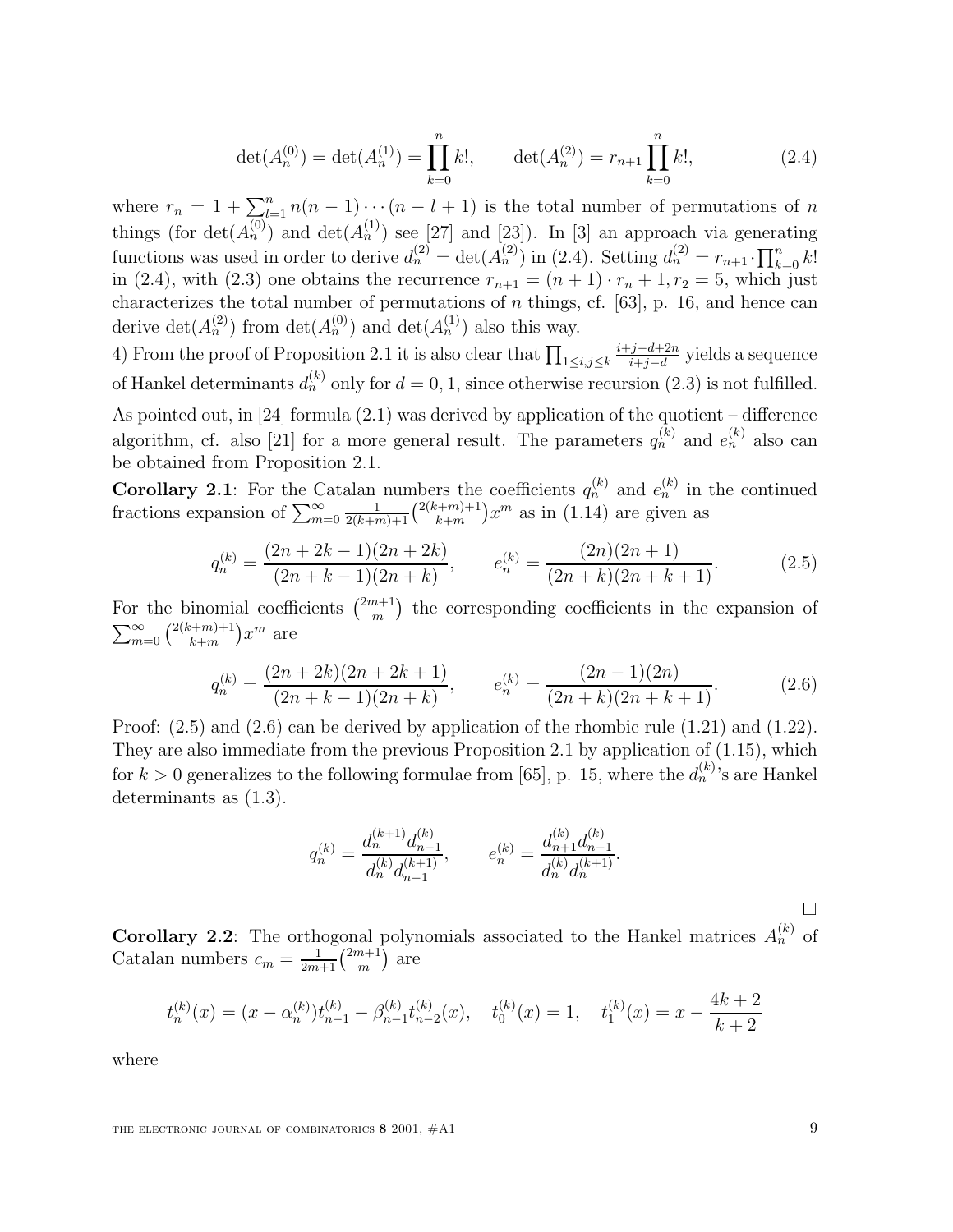$$
\alpha_{n+1}^{(k)} = 2 - \frac{2k(k-1)}{(2n+k+2)(2n+k)}, \qquad \beta_n^{(k)} = \frac{(2n+2k-1)(2n+2k)(2n)(2n+1)}{(2n+k-1)(2n+k)^2(2n+k+1)}.
$$

Proof: By (1.20),  $\beta_n^{(k)} = q_n^{(k)} \cdot e_n^{(k)}$  as in the previous corollary and

$$
\alpha_{n+1}^{(k)} = q_{n+1}^{(k)} + e_n^{(k)} = \frac{(2n+2k+1)(2n+2k+2)((2n+k)+(2n)(2n+1)(2n+k+2))}{(2n+k+1)(2n+k+2)(2n+k)}
$$

$$
= \frac{8n^2+8nk+8n+2k+4k^2}{(2n+k+2)(2n+k)} = 2 - \frac{2k(k-1)}{(2n+k+2)(2n+k)}.
$$

Especially for small parameters  $k$  the following families of orthogonal polynomials arise here.

$$
t_n^{(0)}(x) = (x - 2) \cdot t_{n-1}^{(0)}(x) - t_{n-2}^{(0)}(x), \qquad t_0^{(0)}(x) = 1, \qquad t_1^{(0)}(x) = x - 1,
$$
  

$$
t_n^{(1)}(x) = (x - 2) \cdot t_{n-1}^{(1)}(x) - t_{n-2}^{(1)}(x), \qquad t_0^{(1)}(x) = 1, \qquad t_1^{(1)}(x) = x - 2,
$$
  

$$
t_n^{(2)}(x) = \left(x - \frac{(n+1)^2 + n^2}{n(n+1)}\right) \cdot t_{n-1}^{(2)}(x) - \frac{n^2 - 1}{n^2} t_{n-2}^{(2)}(x), \quad t_0^{(2)}(x) = 1, t_1^{(2)}(x) = x - \frac{5}{2}.
$$

It is well - known that the Chebyshev – polynomials of the second kind

$$
u_n(x) = \sum_{i=0}^{\lfloor \frac{n}{2} \rfloor} (-1)^i \binom{n-i}{i} (2x)^{n-2i}
$$

with recursion

$$
u_n(x) = 2x \cdot u_{n-1}(x) - u_{n-2}(x),
$$
  $u_0(x) = 1,$   $u_1(x) = 2x$ 

come in for Hankel matrices with Catalan numbers as entries. For instance, in this case the first orthogonal polynomials in Corollary 2.2 are

$$
t_n^{(0)}(x^2) = \frac{1}{x}u_{2n}(\frac{x}{2}),
$$
  $t_n^{(1)}(x^2) = \frac{1}{x}u_{2n+1}(\frac{x}{2}).$ 

**Corollary 2.3**: The orthogonal polynomials associated to the Hankel matrices  $A_n^{(k)}$  of binomial coefficients  $c_m = \binom{2m+1}{m}$  are

$$
t_n^{(k)}(x) = (x - \alpha_n^{(k)})t_{n-1}^{(k)} - \beta_{n-1}^{(k)}t_{n-2}^{(k)}(x), \quad t_0^{(k)}(x) = 1, \quad t_1^{(k)}(x) = x - \frac{4k+6}{k+2}
$$

where

$$
\alpha_{n+1}^{(k)} = 2 - \frac{2k(k+1)}{(2n+k+2)(2n+k)}, \qquad \beta_{n+1}^{(k)} = \frac{(2n+2k)(2n+2k+1)(2n-1)(2n)}{(2n+k-1)(2n+k)^2(2n+k+1)}.
$$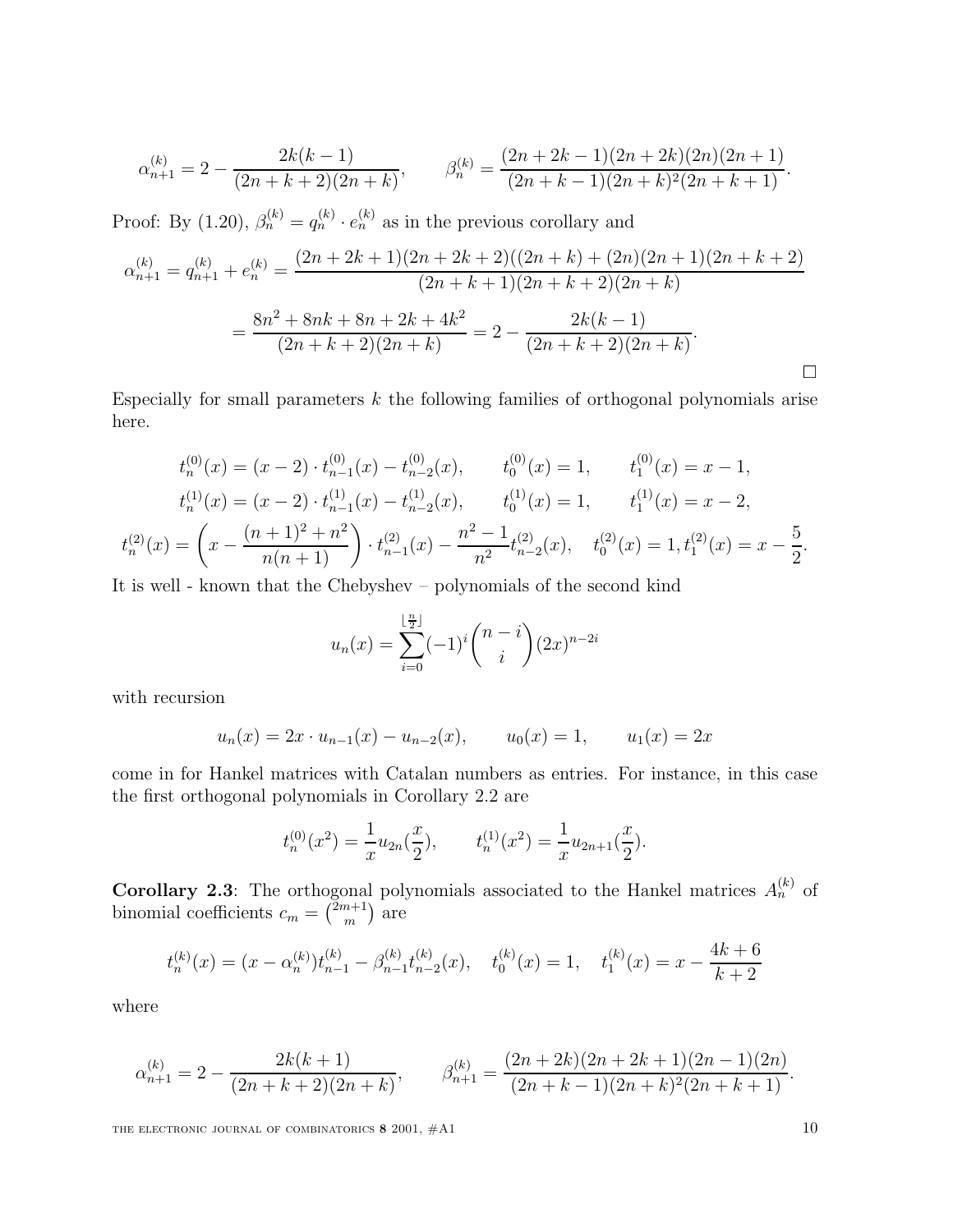Proof: Again,  $\beta_n^{(k)} = q_n^{(k)} \cdot e_n^{(k)}$  as in the previous corollary and

$$
\alpha_{n+1}^{(k)} = q_{n+1}^{(k)} + e_n^{(k)} = \frac{(2n+2k+2)(2n+2k+3)((2n+k)+(2n-1)(2n)(2n+k+2))}{(2n+k)(2n+k+1)(2n+k+2)}
$$

$$
= \frac{8n^2 + 8nk + 8n + 2k^2 + 4k}{(2n+k+2)(2n+k)} = 2 - \frac{2k(k+1)}{(2n+k+2)(2n+k)}.
$$

# **III. Generalized Catalan Numbers And Hankel Determinants**

For an integer  $p \geq 2$  we shall denote the numbers  $\frac{1}{pm+1} {pm+1 \choose m}$  as generalized Catalan numbers. The Catalan numbers occur for  $p = 2$ . (The notion "generalized Catalan numbers" as in  $[42]$  is not standard, for instance, in  $[39]$ , pp.  $344 - 350$  it is suggested to denote them "Fuss numbers").

Their generating function

$$
C_p(x) = \sum_{m=0}^{\infty} \frac{1}{pm+1} {pm+1 \choose m} x^m
$$
 (3.1)

fulfills the functional equation

$$
C_p(x) = 1 + x \cdot C_p(x)^p,
$$

from which immediately follows that

$$
\frac{1}{C_p(x)} = 1 - x \cdot C_p(x)^{p-1}.
$$
\n(3.2)

Further, it is

$$
C_p(x)^{p-1} = \sum_{m=0}^{\infty} \frac{1}{pm+p-1} {pm+p-1 \choose m+1} x^m.
$$
 (3.3)

It is well known that the generalized Catalan numbers  $\frac{1}{pm+1} {pm+1 \choose m}$  count the number of paths in the integer lattice  $\mathbb{Z} \times \mathbb{Z}$  (with directed vertices from  $(i, j)$  to either  $(i, j + 1)$  or to  $(i + 1, j)$  from the origin  $(0, 0)$  to  $(m, (p - 1)m)$  which never go above the diagonal  $(p-1)x = y$ . Equivalently, they count the number of paths in  $\mathbb{Z} \times \mathbb{Z}$  starting in the origin  $(0,0)$  and then first touching the boundary  $\{(l+1,(p-1)l+1): l=0,1,2,...\}$  in  $(m,(p-1)m+1)$  (cf. e.g. [75]).

Viennot [76] gave a combinatorial interpretation of Hankel determinants in terms of disjoint Dyck paths. In case that the entries of the Hankel matrix are consecutive Catalan numbers this just yields an equivalent enumeration problem analyzed by Mays and Wojciechowski [47]. The method of proof from [47] extends to Hankel matrices consisting of generalized Catalan numbers as will be seen in the following proposition.

**Proposition 3.1:** If the  $c_m$ 's in (1.2) are generalized Catalan numbers,  $c_m = \frac{1}{pm+1} {pm+1 \choose m}$ ,  $p \geq 2$  a positive integer, then  $\det(A_n^{(k)})$  is the number of n–tuples  $(\gamma_0,\ldots,\gamma_{n-1})$  of vertex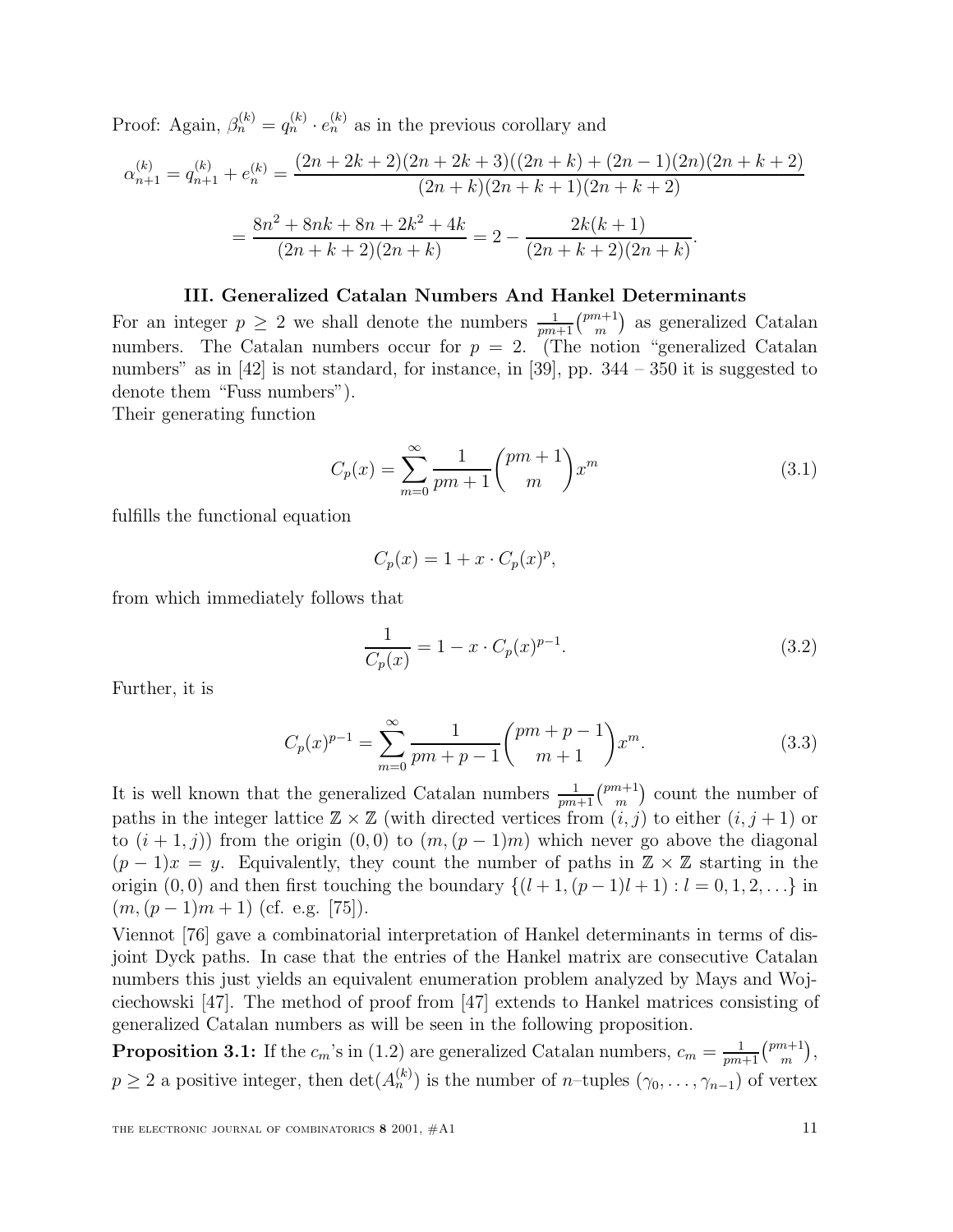– disjoint paths in the integer lattice  $\mathbb{Z} \times \mathbb{Z}$  (with directed vertices from  $(i, j)$  to either  $(i, j + 1)$  or to  $(i + 1, j)$  never crossing the diagonal  $(p - 1)x = y$ , where the path  $\gamma_r$  is from  $(-r, -(p-1)r)$  to  $(k + r, (p-1)(k + r))$ .

Proof: The proof follows the same lines as the one in [32], which was carried out only for the case  $p = 2$  and is based on a result in [46] on disjoint path systems in directed graphs. We follow here the presentation in [47].

Namely, let G be an acyclic directed graph and let  $\mathcal{A} = \{a_0, \ldots, a_{n-1}\}, \mathcal{B} = \{b_0, \ldots, b_{n-1}\}\$ be two sets of vertices in G of the same size n. A disjoint path system in  $(G, \mathcal{A}, \mathcal{B})$  is a system of vertex disjoint paths  $(\gamma_0,\ldots,\gamma_{n-1})$ , where for every  $i=0,\ldots,n-1$  the path  $\gamma_i$  leads from  $a_i$  to  $b_{\sigma(i)}$  for some permutation  $\sigma$  on  $\{0,\ldots,n-1\}$ .

Now let  $p_{ij}$  denote the number of paths leading from  $a_i$  to  $b_j$  in  $\mathcal{G}$ , let  $p^+$  be the number of disjoint path systems for which  $\sigma$  is an even permutation and let  $p^-$  be the number of disjoint path systems for which  $\sigma$  is an odd permutation. Then  $\det((p_{ij})_{i,j=0,\dots,n-1})=$  $p^+ - p^-$  (Theorem 3 in [47]).

Now consider the special graph  $\mathcal{G}'$  with vertex set

$$
\mathcal{V} = \{(u, v) \in \mathbb{Z} \times \mathbb{Z} : (p - 1)u \le v\},\
$$

i. e. the part of the integer lattice on and above the diagonal  $(p-1)x = y$ , and directed edges connecting  $(u, v)$  to  $(u, v + 1)$  and to  $(u + 1, v)$  (if this is in  $V$ , of course).

Further let  $\mathcal{A} = \{a_0, \ldots a_{n-1}\}\$  and  $\mathcal{B} = \{b_0, \ldots b_{n-1}\}\$  be two sets disjoint to each other and to V. Then we connect A and B to G' by introducing directed edges as follows

$$
a_i \to (-i, -(p-1)i), \qquad (k+i, (p-1)(k+i)) \to b_i, \qquad i = 0, \dots, n-1.
$$
 (3.4)

Now denote by  $\mathcal{G}''$  the graph with vertex set  $\mathcal{V}\cup\mathcal{A}\cup\mathcal{B}$  whose edges are those from  $\mathcal{G}'$  and the additional edges connecting  $\mathcal A$  and  $\mathcal B$  to  $\mathcal G'$  as described in (3.4).

Observe that any permutation  $\sigma$  on  $\{0,\ldots,n-1\}$  besides the identity would yield some j and l with  $\sigma(j) > j$  and  $\sigma(l) < l$ . But then the two paths  $\gamma_j$  from  $a_j$  to  $b_{\sigma(j)}$  and  $\gamma_l$ from  $a_l$  to  $b_{\sigma(l)}$  must cross and hence share a vertex. So the only permutation yielding a disjoint path system for  $\mathcal{G}'$  is the identity. The number of paths  $p_{ij}$  from  $a_i$  to  $b_j$  is the generalized Catalan number  $\frac{1}{p(k+i+j)+1} \left( \frac{p(k+i+j)+1}{(k+i+j)} \right)$ . So the matrix  $(p_{ij})$  is of Hankel type as required and its determinant gives the number of  $n-$  tuples of disjoint paths as described in Proposition 3.1.

# **Remarks**:

1) The use of determinants in the enumeration of disjoint path systems is well known, e.g. [31]. In a similar way as in Proposition 3.1 we can derive an analogous result for the number of tuples of vertex – disjoint lattice paths, with the difference that the paths now are not allowed to touch the diagonal  $(p-1)x = y$  before they terminate in  $(m,(p-1)m)$ . Since the number of such paths from  $(0,0)$  to  $(m,(p-1)m)$  is  $\frac{1}{pm+p-1}{pm+p-1 \choose m+1}$  (cf. e.g. the appendix), this yields a combinatorial interpretation of Hankel matrices  $A_n^{(k)}$  with these numbers as entries as in  $(1.2)$ .

2) For the Catalan numbers, i. e.  $p = 2$ , lattice paths are studied which never cross the diagonal  $x = y$ . Viennot provided a combinatorial interpretation of orthogonal polynomials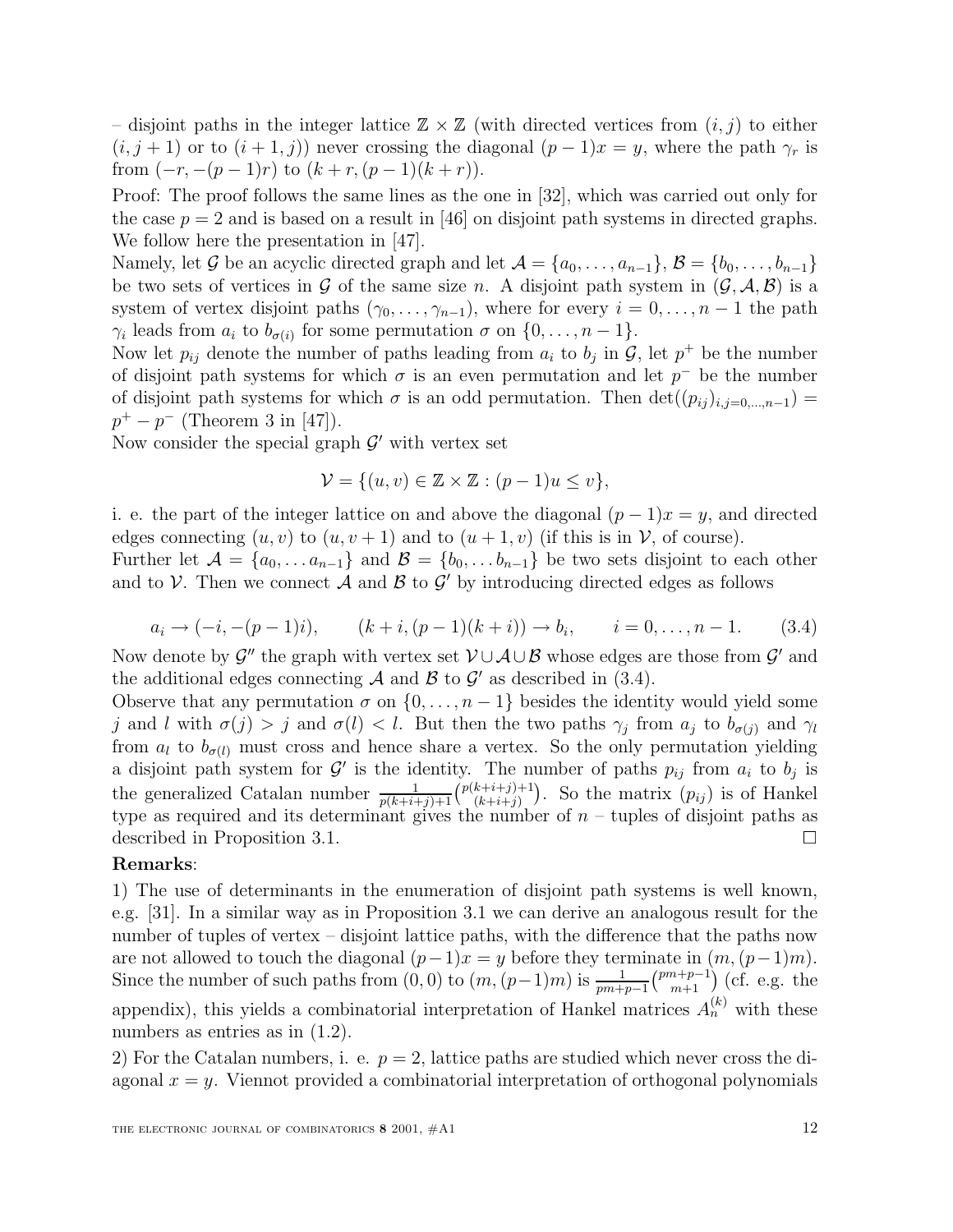by assigning weights to the steps in such a path, which are obtained from the coefficients in the three–term recurrence of the orthogonal polynomials ([76], cf also. [26]). In the case that all coefficients  $\alpha_i$  are 0, a Dyck path arises with vertical steps having all weight 1 and horizontal steps having weight  $\beta_i$  for some j. For the Catalan numbers as entries in the Hankel matrix all  $\beta_i$ 's are 1, since the Chebyshev polynomials of second kind arise. So the total number of all such paths is counted. Observe that Proposition 3.1 extends the path model for the Catalan numbers in another direction, namely the weights of the single steps are still all 1, but the paths now are not allowed to cross a different boundary.

In order to evaluate the Hankel determinants we further need the following identity. **Lemma 3.1**: Let  $p \geq 2$  be an integer. Then

$$
\left(\sum_{m=0}^{\infty} {pm \choose m} x^m \right) \cdot \left(\sum_{m=0}^{\infty} \frac{1}{pm+1} {pm+1 \choose m} x^m \right) = \sum_{m=0}^{\infty} {pm+1 \choose m} x^m. \tag{3.5}
$$

Proof: We are obviously done if we could show that for all  $m = 0, 1, 2, \ldots$ 

$$
\binom{pm+1}{m} = \sum_{l=0}^{m} \frac{1}{pl+1} \binom{pl+1}{l} \cdot \binom{p(m-l)}{m-l}.
$$

In order to do so, we count the number  $\binom{pm+1}{m}$  of lattice paths (where possible steps are from  $(i, j)$  to either  $(i, j + 1)$  or to  $(i + 1, j)$  from  $(0, 0)$  to  $(m, (p - 1)m + 1)$  in a second way. Namely each such path must go through at least one of the points  $(l,(p-1)l+1)$ ,  $l = 0, 1, \ldots, m$ . Now we divide the path into two subpaths, the first subpath leading from the origin  $(0, 0)$  to the first point of the form  $(l, (p - 1)l + 1)$  and the second subpath from  $(l, (p-1)l + 1)$  to  $(m, (p-1)m + 1)$ . Recall that there are  $\frac{1}{pl+1} {pt+1 \choose l}$  possible choices for the first subpath and obviously there exist  $\binom{p(m-l)}{m-l}$  possibilities for the choice of the second subpath.

**Theorem 3.1**: For  $m = 0, 1, 2...$  let denote  $c_m = \frac{1}{3m+1} {3m+1 \choose m}$  and  $b_m = \frac{1}{3m+2} {3m+2 \choose m+1}$ . Then

$$
\begin{pmatrix}\nc_0 & c_1 & c_2 & \dots & c_{n-1} \\
c_1 & c_2 & c_3 & \dots & c_n \\
c_2 & c_3 & c_4 & \dots & c_{n+1} \\
\vdots & \vdots & \vdots & & \vdots \\
c_{n-1} & c_n & c_{n+1} & \dots & c_{2n-2}\n\end{pmatrix} = \prod_{j=0}^{n-1} \frac{(3j+1)(6j)!(2j)!}{(4j+1)!(4j)!},
$$
\n
$$
\begin{pmatrix}\nc_1 & c_2 & c_3 & \dots & c_n \\
c_2 & c_3 & c_4 & \dots & c_{n+1} \\
c_3 & c_4 & c_5 & \dots & c_{n+2} \\
\vdots & \vdots & \vdots & & \vdots \\
c_n & c_{n+1} & c_{n+2} & \dots & c_{2n-1}\n\end{pmatrix} = \prod_{j=1}^{n} \frac{\binom{6j-2}{2j}}{2\binom{4j-1}{2j}} \tag{3.6}
$$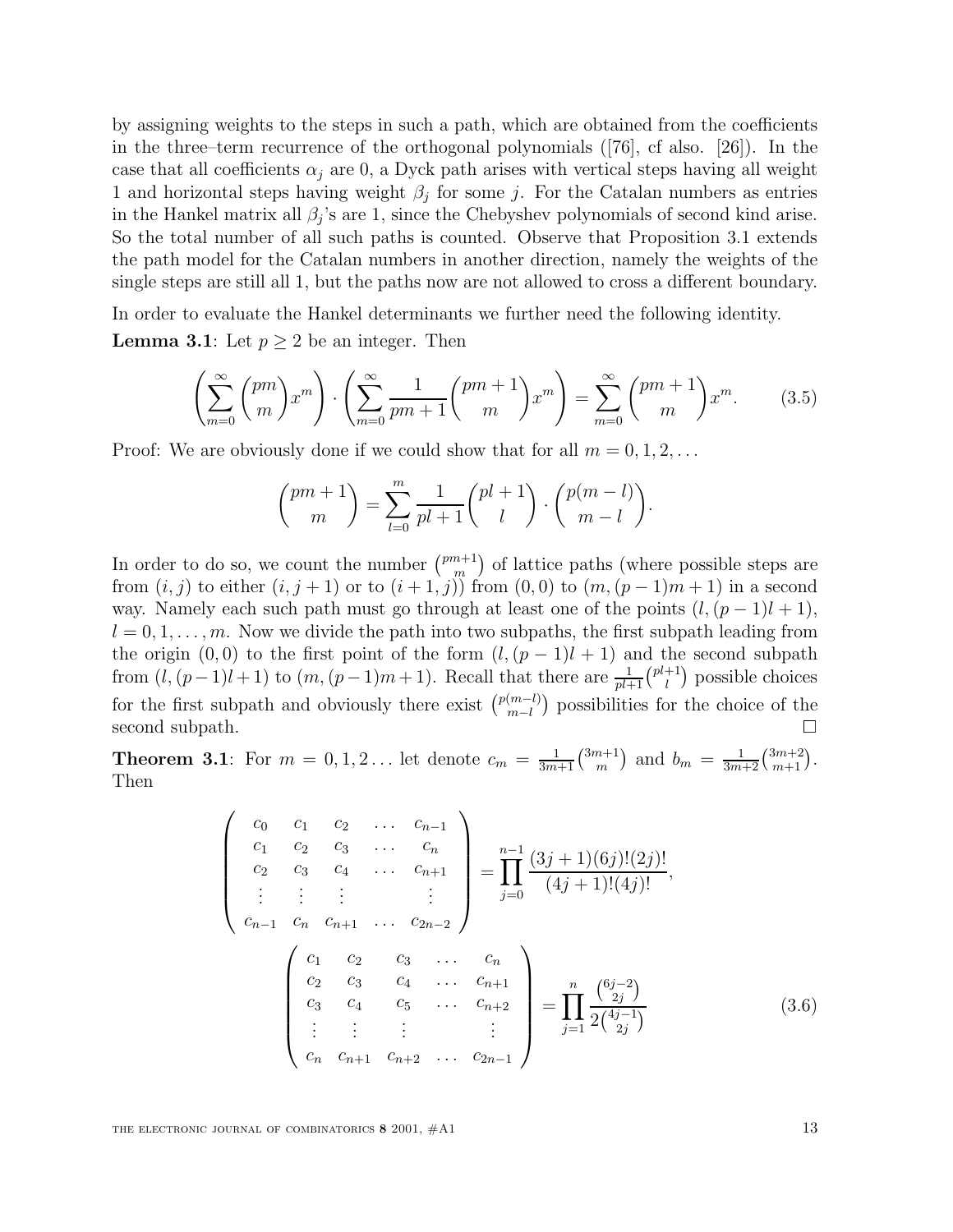and

$$
\begin{pmatrix}\nb_0 & b_1 & b_2 & \dots & b_{n-1} \\
b_1 & b_2 & b_3 & \dots & b_n \\
b_2 & b_3 & b_4 & \dots & b_{n+1} \\
\vdots & \vdots & \vdots & & \vdots \\
b_{n-1} & b_n & b_{n+1} & \dots & b_{2n-2}\n\end{pmatrix} = \prod_{j=1}^n \frac{\binom{6j-2}{2j}}{2\binom{4j-1}{2j}},
$$
\n
$$
\begin{pmatrix}\nb_1 & b_2 & b_3 & \dots & b_n \\
b_2 & b_3 & b_4 & \dots & b_{n+1} \\
b_3 & b_4 & b_5 & \dots & b_{n+2} \\
\vdots & \vdots & \vdots & & \vdots \\
b_n & b_{n+1} & b_{n+2} & \dots & b_{2n-1}\n\end{pmatrix} = \prod_{j=0}^n \frac{(3j+1)(6j)!(2j)!}{(4j+1)!(4j)!}.
$$
\n(3.7)

Proof: Observe that

$$
\binom{3m}{m} = \frac{\prod_{j=1}^{m} (3j) \prod_{j=0}^{m-1} (3j+1) \prod_{j=0}^{m-1} (3j+2)}{m! \prod_{j=1}^{m} (2j) \prod_{j=0}^{m-1} (2j+1)} = \left(\frac{27}{4}\right)^m \frac{\prod_{j=0}^{m-1} \left(\frac{2}{3}+j\right) \prod_{j=0}^{m-1} \left(\frac{1}{3}+j\right)}{m! \prod_{j=0}^{m-1} \left(\frac{1}{2}+j\right)}
$$

and accordingly

$$
\binom{3m+1}{m} = \frac{\prod_{j=1}^{m} (3j) \prod_{j=0}^{m-1} (3j+4) \prod_{j=0}^{m-1} (3j+2)}{m! \prod_{j=1}^{m} (2j) \prod_{j=0}^{m-1} (2j+3)} = \left(\frac{27}{4}\right)^m \frac{\prod_{j=0}^{m-1} (\frac{2}{3}+j) \prod_{j=0}^{m-1} (\frac{4}{3}+j)}{m! \prod_{j=0}^{m-1} (\frac{3}{2}+j)}.
$$

Then with  $(3.2)$  and  $(3.5)$  we have the representation

$$
D(x) := 1 - x \cdot C_3(x)^2 = \frac{\sum_{m=0}^{\infty} {3m \choose m} x^m}{\sum_{m=0}^{\infty} {3m+1 \choose m} x^m} = \frac{F(\alpha, \beta, \gamma, y)}{F(\alpha, \beta + 1, \gamma + 1, y)},
$$

which is the quotient of two hypergeometric series, where

$$
F(\alpha, \beta, \gamma, y) = 1 + \frac{\alpha \beta}{\gamma} y + \frac{\alpha(\alpha + 1)\beta(\beta + 1)}{2! \cdot \gamma(\gamma + 1)} y^2 + \frac{\alpha(\alpha + 1)(\alpha + 2)\beta(\beta + 1)(\beta + 2)}{3! \cdot \gamma(\gamma + 1)(\gamma + 2)} y^2 + \dots
$$

with the parameter choice

$$
\alpha = \frac{2}{3}, \quad \beta = \frac{1}{3}, \quad \gamma = \frac{1}{2}, \quad y = \frac{27}{4}x.
$$
\n(3.8)

For quotients of such hypergeometric series the continued fractions expansion as in (1.14) was found by Gauss (see [55], p. 311 or [78], p. 337). Namely for  $n = 1, 2, ...$  it is

$$
e_n = \frac{(\alpha + n)(\gamma - \beta + n)}{(\gamma + 2n)(\gamma + 2n + 1)}, \qquad q_n = \frac{(\beta + n)(\gamma - \alpha + n)}{(\gamma + 2n - 1)(\gamma + 2n)}.
$$

Now denoting by  $q_n^{(D)}$  and  $e_n^{(D)}$  the coefficients in the continued fractions expansion of the power series  $D(x)=1 - xC_3(x)^2$  under consideration, then taking into account that  $y = \frac{27}{4}x$  we obtain with the parameters in (3.8) that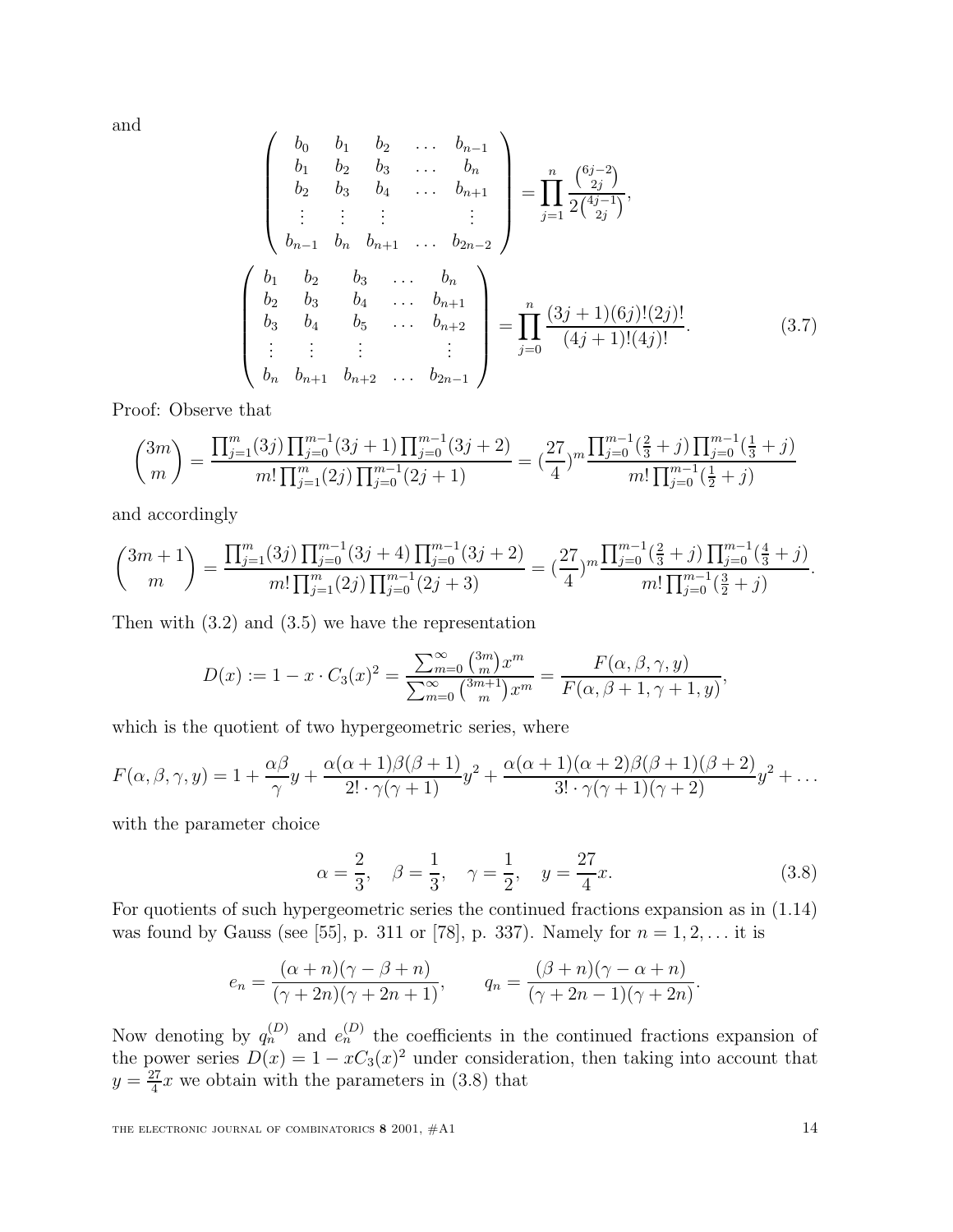$$
e_n^{(D)} = \frac{3}{2} \frac{(6n+1)(3n+2)}{(4n+1)(4n+3)}, \qquad q_n^{(D)} = \frac{3}{2} \frac{(6n-1)(3n+1)}{(4n-1)(4n+1)}.
$$
(3.9)

The continued fractions expansion of  $1 + xC_3(x)^2$  differs from that of  $1 - xC_3(x)^2$  only by changing the sign of  $c_0$  in (1.14).

So, by application of (1.15) the identity (3.7) for the determinants  $d_n^{(0)}$  and  $d_n^{(1)}$  of Hankel matrices with the numbers  $\frac{1}{3m+2} {3m+2 \choose m+1}$  as entries is easily verified by induction. Namely, observe that

$$
\frac{3(6n-1)(3n+1)}{2(4n-1)(4n+1)} = \frac{2(6n)(6n-1)(2n)(3n+1)}{(4n+1)(4n)^2(4n-1)}
$$

$$
= \frac{(3n+1)(6n)!(2n)!}{(4n+1)!(4n)!} \cdot \frac{2\binom{4n-1}{2n}}{\binom{6n-2}{2n}} = \frac{d_n^{(1)}}{d_{n-1}^{(1)}} \cdot \frac{d_{n-1}^{(0)}}{d_n^{(0)}}
$$

and that

$$
\frac{3}{2}\frac{(6n+1)(3n+2)}{(4n+1)(4n+3)} = \frac{(6n+4)(6n+3)(6n+2)(6n+1)(2n+1)}{2(4n+3)(4n+2)^2(4n+1)(3n+1)}
$$

$$
= \frac{\binom{6n+4}{2n+2}}{2\binom{4n+3}{2n+1}} \cdot \frac{(4n+1)!(4n)!}{(3n+1)(6n)!(2n)!} = \frac{d_{n+1}^{(0)}}{d_n^{(0)}} \cdot \frac{d_{n-1}^{(1)}}{d_n^{(1)}},
$$

where  $d_{n-1}^{(0)}, d_{n-1}^{(1)}, d_n^{(0)}, d_{n+1}^{(0)}$  are the determinants for the Hankel matrices in (3.7). In order to find the determinants for the Hankel matrices in (3.6) with generalized Catalan numbers  $\frac{1}{3m+1} {3m+1 \choose m}$  as entries, just recall that  $D(x) = 1 - xC_3(x)^2 = \frac{1}{C_3(x)}$ . So the continued fractions expansion of

$$
1 + xC_3(x) = 1 - \frac{-x}{1 - xC_3(x)^2} = 1 - \frac{-x}{1 - \frac{q_1^{(C)}x}{1 - \frac{e_1^{(C)}x}{1 - \frac{q_2^{(C)}x}{1 - \dots}}}}
$$

is obtained by setting  $q_1^{(C)} = 1$ ,  $e_n^{(C)} = q_n^{(D)}$  for  $n \ge 1$  and  $q_n^{(C)} = e_{n-1}^{(D)}$  for  $n \ge 2$ .

**Problem**: In the last section we were able to derive all Hankel determinants  $d_n^{(k)}$  with Catalan numbers as entries. So the case  $p = 2$  for Hankel determinants (1.2) consisting of numbers  $\frac{1}{pm+1} {pm+1 \choose m}$  is completely settled. For  $p=3$ , the above theorem yields  $d_n^{(0)}$  and  $d_n^{(1)}$ . However the methods do not work in order to determine  $d_n^{(k)}$  for  $k \geq 2$ . Also they do not allow to find determinants of Hankel matrices consisting of generalized Catalan numbers when  $p \geq 4$ . What can be said about these cases?

Let us finally discuss the connection to the Mills – Robbins – Rumsey determinants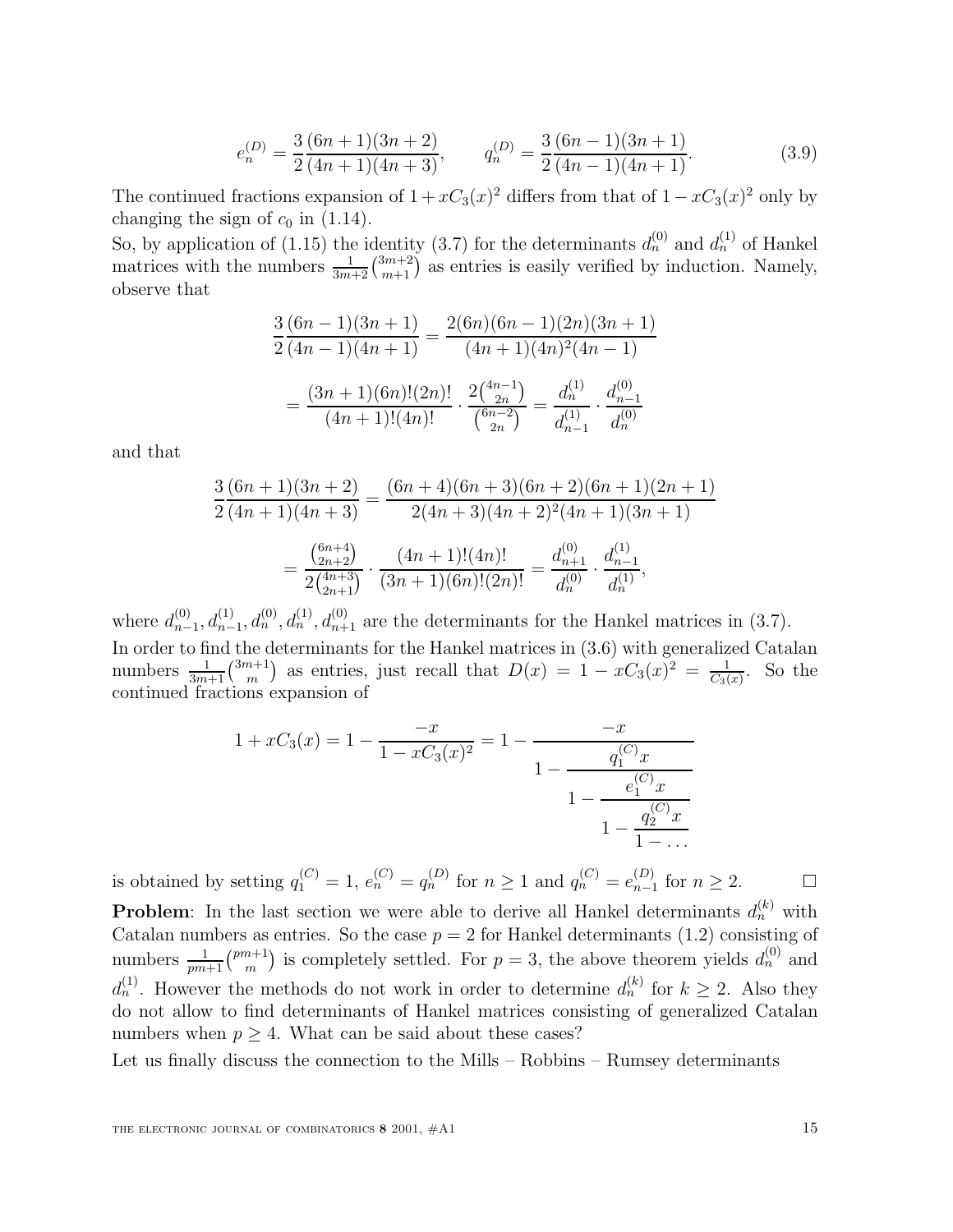$$
T_n(x,\mu) = \det \left( \sum_{t=0}^{2n-2} {i+\mu \choose t-i} {j \choose 2j-t} x^{2j-t} \right)_{i,j=0,\dots,n-1},\tag{3.10}
$$

where  $\mu$  is a nonnegative integer (discussed e.g. in [50], [6], [5], [22], and [57]). For  $\mu = 0, 1$ it is  $T_n(1,\mu) = d_n^{(\mu)}$  - the Hankel determinants in (3.6). This coincidence does not continue for  $\mu > 2$ .

Using former results by Andrews [4], Mills, Robbins, and Rumsey [50] could derive that

$$
T_n(1,\mu) = \det\left(\binom{\mu+i+j}{2j-i}\right)_{i,j=0,\dots,n-1} = \frac{1}{2^n} \prod_{k=0}^{n-1} \Delta_{2k}(2\mu)
$$
(3.11)

where  $\Delta_0(\mu) = 2$  and with  $(x)_j = x(x+1)(x+2)\cdots(x+j-1)$ 

$$
\Delta_{2k}(\mu) = \frac{(\mu + 2k + 2)_k(\frac{1}{2}\mu + 2k + \frac{3}{2})_{k-1}}{(k)_k(\frac{1}{2}\mu + k + \frac{3}{2})_{k-1}}, \quad k > 0.
$$

They also state that the proof of formula (3.11) is quite complicated and that it would be interesting to find a simpler one. One might look for an approach via continued fractions for further parameters  $\mu$ , however, application of Gauss's theorem only works for  $\mu = 0, 1$ , where  $(3.9)$  also follows from  $(3.11)$ .

Mills, Robbins, and Rumsey [50] found the number of cyclically symmetric plane partitions of size *n*, which are equal to its transpose–complement to be the determinant  $T_n(1, 0)$ . They also conjectured  $T_n(x, 1)$  to be the generating function for alternating sign matrices invariant under a reflection about a vertical axis, especially  $T_n(1,1)$  should then be the total number of such alternating sign matrices as stated by Stanley [68]. We shall further discuss this conjecture in Section IV.

The determinant  $T_n(1,\mu) = \det \left( \sum_{t=0}^{2n-2} {i+\mu \choose t-i} {j \choose t-j} \right)$  $i,j=0,...,n-1$ , comes in as counting function for another class of vertex–disjoint path families in the integer lattice. Namely, for such a such a tuple  $(\gamma_0,\ldots,\gamma_{n-1})$  of disjoint paths, path  $\gamma_i$  leads from  $(i, 2i+\mu)$  to  $(2i, i)$ . By a bijection to such disjoint path families for  $\mu = 0$  the enumeration problem for the above – mentioned family of plane partitions was finally settled in [50].

#### **IV. Alternating Sign Matrices**

An *alternating sign matrix* is a square matrix with entries from  $\{0, 1, -1\}$  such that i) the entries in each row and column sum up to 1, ii) the nonzero entries in each row and column alternate in sign. An example is

$$
\begin{pmatrix}\n0 & 0 & 0 & 1 & 0 & 0 & 0 \\
1 & 0 & 0 & -1 & 0 & 0 & 1 \\
0 & 0 & 0 & 1 & 0 & 0 & 0 \\
0 & 1 & 0 & -1 & 0 & 1 & 0 \\
0 & 0 & 0 & 1 & 0 & 0 & 0 \\
0 & 0 & 1 & -1 & 1 & 0 & 0 \\
0 & 0 & 0 & 1 & 0 & 0 & 0\n\end{pmatrix}
$$
\n(4.1)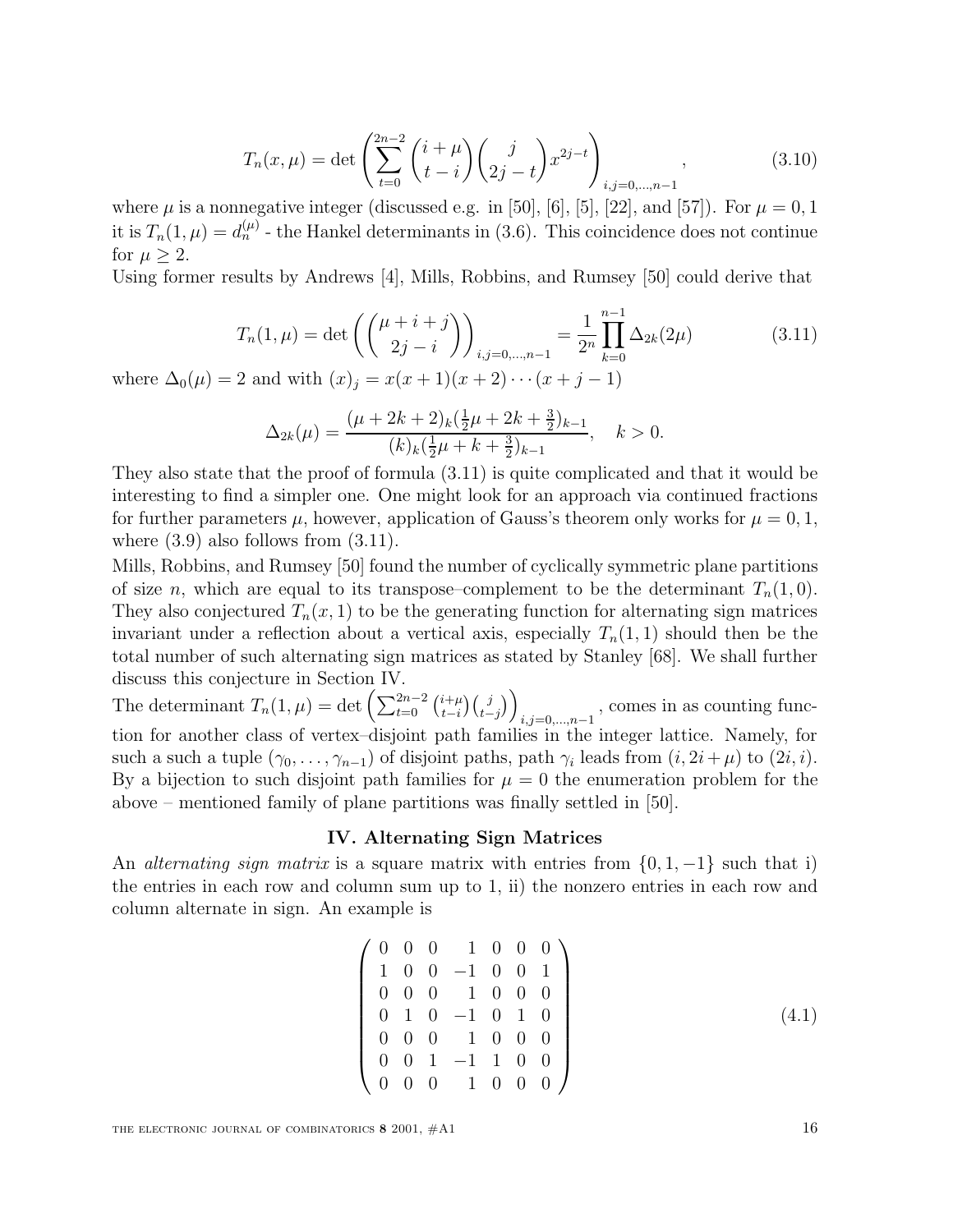Robbins and Rumsey discovered the alternating sign matrices in the analysis of Dodgson's algorithm in order to evaluate the determinant of an  $n \times n$  – matrix. Reverend Charles Lutwidge Dodgson, who worked as a mathematician at the Christ College at the University of Oxford is much wider known as Lewis Carroll, the author of [18]. His algorithm, which is presented in [16], pp.  $113 - 115$ , is based on the following identity for any matrix ([25], for a combinatorial proof see [82]).

$$
\det ((a_{i,j})_{i,j=1,\dots,n}) \cdot \det ((a_{i,j})_{i,j=2,\dots,n-1}) = \det ((a_{i,j})_{i,j=1,\dots,n-1}) \cdot \det ((a_{i,j})_{i,j=2,\dots,n}) - \det ((a_{i,j})_{i=1,\dots,n-1,j=2,\dots,n}) \cdot \det ((a_{i,j})_{i=2,\dots,n,j=1,\dots,n-1}). \tag{4.2}
$$

If  $(a_{i,j})_{i,j=1,\dots,n}$  in (4.2) is a Hankel matrix, then all the other matrices in (4.2) are Hankel matrices, too. Hence recursion (2.3) from the introduction is an immediate consequence of Dodgson's result.

In the course of Dodgson's algorithm only  $2 \times 2$  determinants have to be calculated. Robbins asked what would happen, if in the algorithm we would replace the determinant evaluation  $a_{ij}a_{i+1,j+1} - a_{i,j+1}a_{i+1,j}$  by the prescription  $a_{ij}a_{i+1,j+1} + xa_{i,j+1}a_{i+1,j}$ , where x is some variable.

It turned out that this yields a sum of monomials in the  $a_{ij}$  and their inverses, each monomial multiplied by a polynomial in x. The monomials are of the form  $\prod_{i,j=1}^{n} a_{ij}^{b_{ij}}$  where the  $b_{ij}$ 's are the entries in an alternating sign matrix. The exact formula can be found in Theorem 3.13 in the book "Proofs and Confirmations: The Story of The Alternating Sign Matrix Conjecture" by David Bressoud [16].

The alternating sign matrix conjecture concerns the total number of  $n \times n$  alternating sign matrices, which was conjectured by Mills, Robbins, and Rumsey to be  $\prod_{j=0}^{n-1}$  $\frac{(3j+1)!}{(n+j)!}$ . The problem was open for fifteen years until it was finally settled by Zeilberger [80]. The development of ideas is described in the book by Bressoud. There are deep relations to various parts of Algebraic Combinatorics, especially to plane partitions, where the same counting function occurred, and also to Statistical Mechanics, where the configuration of water molecules in "square ice" can be described by an alternating sign matrix.

As an important step in the derivation of the refined alternating sign matrix conjecture [81], a Hankel matrix comes in, whose entries are  $c_m = \frac{1-q^{m+1}}{1-q^{3(m+1)}}$ . The relevant orthogonal polynomials in this case are a discrete version of the Legendre polynomials.

Many problems concerning the enumeration of special types of alternating sign matrices are still unsolved, cf. [16], pp. 201. Some of these problems have been presented by Stanley in [68], where it is also conjectured that the number  $V(2n+1)$  of alternating sign matrices of odd order  $2n + 1$  invariant under a reflection about a vertical axis is

$$
V(2n+1) = \prod_{j=1}^{n} \frac{\binom{6j-2}{2j}}{2\binom{4j-1}{2j}}
$$

A more refined conjecture is presented by Mills, Robbins, and Rumsey [50] relating this type of alternating sign matrices to the determinant  $T_n(x, 1)$  in (3.10). Especially,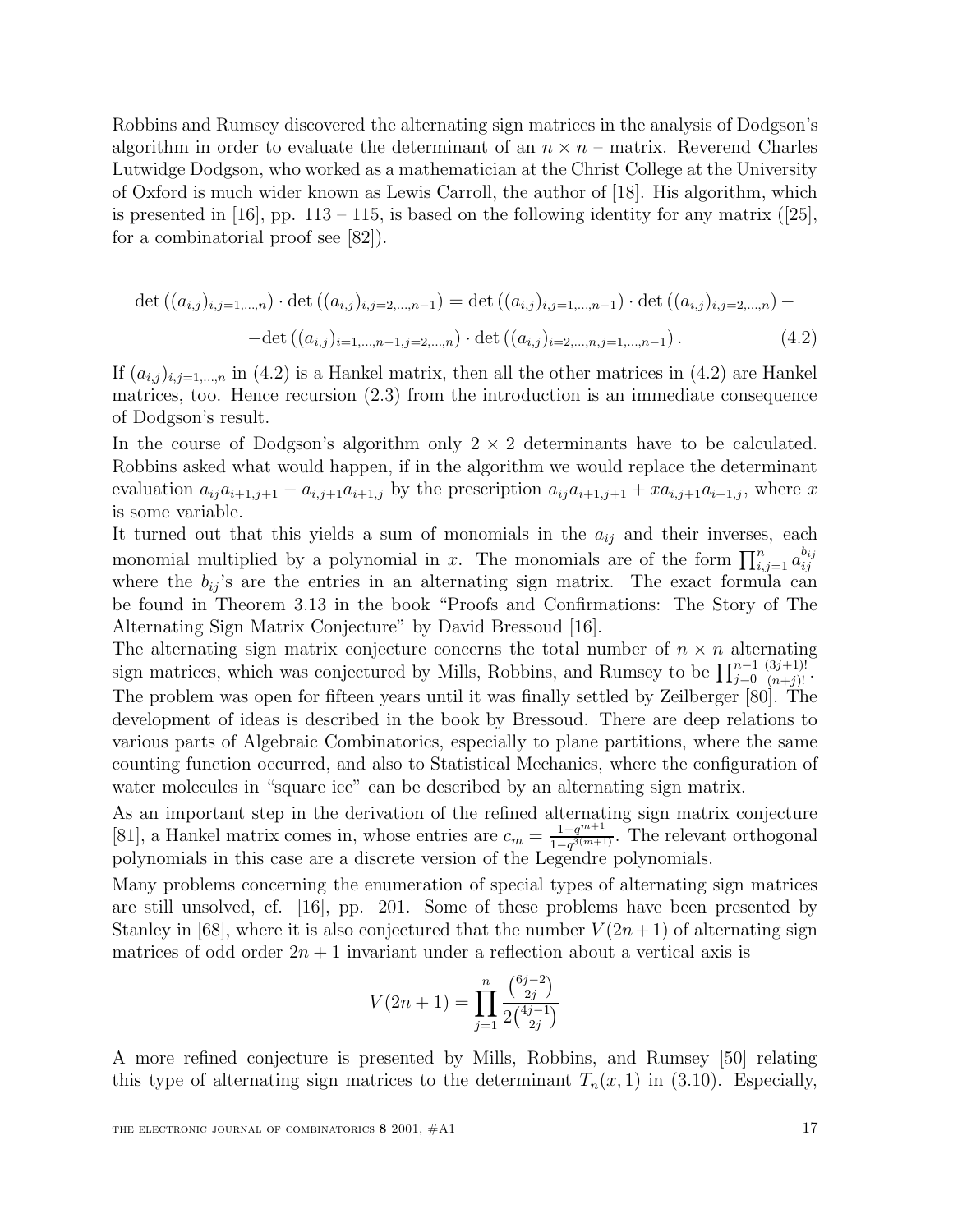$T_n(1,1) = \prod_{j=1}^n$  $\binom{6j-2}{2j}$  $\frac{\binom{v_{2j}}{2j}}{2\binom{4j-1}{2j}}$  is conjectured to be the total number  $V(2n+1)$ . As we saw in Section III, the same formula comes in as the special Hankel determinant  $d_n^{(1)}$ , where in  $(1.2)$  we choose generalized Catalan numbers  $\frac{1}{3m+1} {3m+1 \choose m}$  as entries.

Let us consider this conjecture a little closer. If an alternating sign matrix (short: ASM) is invariant under a reflection about a vertical axis, it must obviously be of odd order  $2n + 1$ , since otherwise there would be a row containing two successive nonzero entries with the same sign. For the same reason, such a matrix cannot contain any 0 in its central column as seen in the example (4.1).

In [15], cf. also [16], Ch. 7.1, an equivalent counting problem via a bijection to families of disjoint paths in a square lattice is presented. Denote the vertices corresponding to the entry  $a_{ij}$  in the ASM by  $(i, j)$ ,  $i, j = 0, \ldots, n - 1$ . Then following the outermost path from  $(n-1, 0)$  to  $(0, n-1)$ , the outermost path in the remaining graph from  $(0, n-2)$  to  $(n-2,0)$ , and so on until the path from  $(0,1)$  to  $(1,0)$  one obtains a collection of lattice paths, which are edge-disjoint but may share vertices.

Since there can be no entry 0 in the central column of the ASM invariant under a reflection about a vertical axis, the entries  $a_{0,n}$ ,  $a_{2,n}$ ,  $a_{4,n}$ , ...,  $a_{2n}$ , must be 1 and  $a_{1,n} = a_{3,n} = a_{5,n}$  $\ldots a_{2n,n} = -1$ . This means that for  $i = 0, \ldots n-1$  the path from  $(2n-i, 0)$  to  $(0, 2n-i)$ must go through  $(2n - i, n)$  where it changes direction from East to North and after that in  $(2n-i-1,n)$  it again changes direction to East and continues in  $(2n-i-1,n+1)$ . Because of the reflection–invariance about the central column the matrix of size  $(2n +$  $1) \times (2n+1)$  is determined by its column numbers.  $n+1, n+2, \ldots, 2n$ . So, by the above considerations the matrix can be reconstructed from the collection of subpaths  $(\mu_0, \mu_1, \ldots, \mu_{n-1})$  where  $\mu_i$  leads from  $(2n-i-1, n+1)$  to  $(0, 2n-i)$ .

By a reflection about the horizontal and a 90 degree turn to the left, we now map the collection of these paths to a collection of paths  $(\nu_0, \nu_1, \ldots, \nu_{n-1})$  the integer lattice  $\mathbb{Z} \times \mathbb{Z}$ , such that the inner most subpath in the collection leads from  $(-1, 0)$  to  $(0, 0)$  and path  $\nu_i$  leads from  $(-2i - 1, 0)$  to  $(0, i)$ .

Denoting by  $v_{i,s}$  the y–coordinate of the s-th vertical step (where the path is followed from the right to the left) in path number  $i, i = 1, \ldots, n-1$  – path  $\nu_0$  does not contain vertical steps – the collection of paths  $(\nu_0, \nu_1, \ldots, \nu_{n-1})$  can be represented by a two–dimensional array (plane partition) of positive integers

<sup>v</sup><sup>n</sup>−1,<sup>1</sup> <sup>v</sup><sup>n</sup>−1,<sup>2</sup> <sup>v</sup><sup>n</sup>−1,<sup>2</sup> ... v<sup>n</sup>−1,n−<sup>2</sup> <sup>v</sup><sup>n</sup>−1,n−<sup>1</sup> <sup>v</sup><sup>n</sup>−2,<sup>1</sup> <sup>v</sup><sup>n</sup>−2,<sup>2</sup> ... v<sup>n</sup>−2,n−<sup>2</sup> . . . . . . v2,<sup>1</sup> v2,<sup>2</sup> v1,<sup>1</sup> (4.3)

with weakly decreasing rows, i. e.  $v_{i,1} \ge v_{i,2} \ge \ldots \ge v_{i,i}$  for all i, and the following restrictions:

1)  $2i - 1 \le v_{i,1} \le 2i + 1$  for all  $i = 1, \ldots, n - 1$ , 2)  $v_{i,s} - v_{i,s-1} \leq 1$  for all  $i, s$  with  $s > i$ .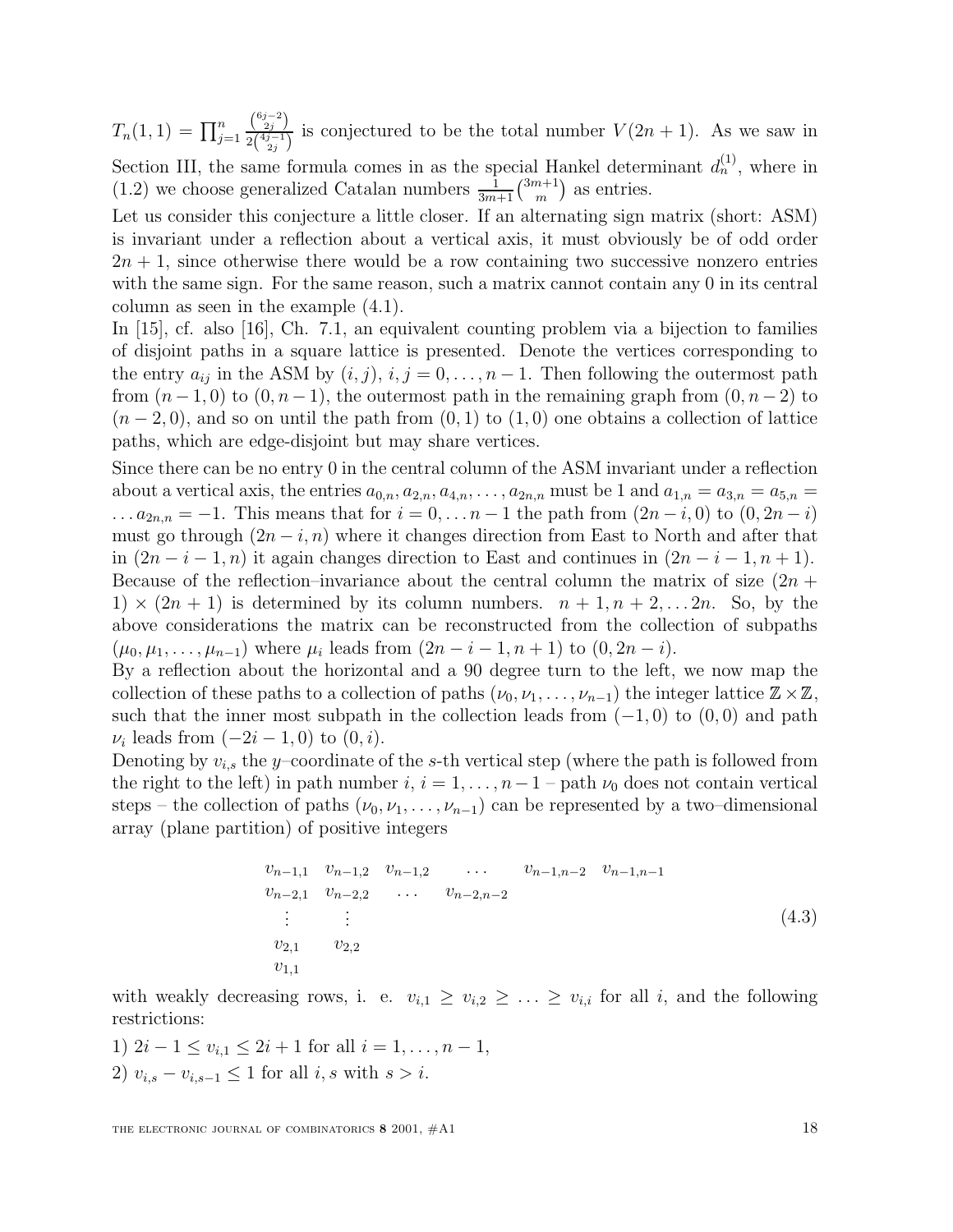3)  $v_{i+1,i+1} \ge v_{i,i}$  for all  $1 \le i \le n-1$ .

So for  $n = 1$  there is only the empty array and for  $n = 2$  there are the three possibilities  $v_{1,1} = 1$ ,  $v_{1,1} = 2$ , or  $v_{1,1} = 3$ . For  $n = 3$  the following 26 arrays obeying the above restrictions exist:

| 3 1 3 2 3 3 4 1 4 2 4 3 4 4 5 1 5 2 5 3 5 4<br>1 1 1 1 1 1 1 1 1 1 1 |                                                       |                            |  |  |  |
|----------------------------------------------------------------------|-------------------------------------------------------|----------------------------|--|--|--|
| 5 5 4 2 4 3 4 4 5 2 5 3 5 4 5 5 5 3 5 4 5 5                          | $2 \t 2 \t 2 \t 2 \t 2 \t 2 \t 2 \t 2 \t 3 \t 3 \t 3$ |                            |  |  |  |
|                                                                      |                                                       | 3 2 3 3 4 3 4 4<br>2 2 3 3 |  |  |  |

Now consider a collection  $(\gamma_0, \gamma_1, \ldots, \gamma_{n-1})$  of vertex disjoint paths in the integer lattice as required in Theorem 3.1, where the single paths are not allowed to cross the diagonal  $2x = y$  and path  $\gamma_i$  leads from  $(-i, -2i)$  to  $(i+1, 2i+2)$ . Obviously, the initial segment of path  $\gamma_i$  must be the line connecting  $(-i, -2i)$  and  $(-i, i+2)$ . Since no variation is possible in this part, we can remove these initial segments and obtain a collection  $(\eta_0, \ldots, \eta_{n-1})$ of vertex–disjoint paths, where now  $\eta_i$  leads from  $(-i, i + 2)$  to  $(i + 1, 2i + 2)$ .

We now denote by  $v_{i,s}$  the position of the s-th vertical step (i. e. the number of the horizontal step before the s–th vertical step in the path counted from right to left) in path  $\eta_i$ ,  $i = 1, \ldots, n-1$  and obtain as a representation of the collection  $(\eta_0, \ldots, \eta_{n-1})$  a two–dimensional array of positive integers with weakly decreasing rows as in (4.3), where the restrictions now are:

1)  $2i - 1 \le v_{i,1} \le 2i + 1$  for all  $i = 1, \ldots, n$ ,

2')  $v_{i,s} - v_{i,s-1} \leq 2$  for all  $i, s$  with  $s > i$ .

Again, for  $n = 1$  there is only the empty array and for  $n = 2$  there are the three choices  $v_{1,1} = 1$ ,  $v_{1,1} = 2$ , or  $v_{1,1} = 3$  as above. For  $n = 3$  the first 22 arrays above also fulfill the conditions 2'), whereas the four arrays in the last row do not. However, they can be replaced by

> 4 1 2 5 1 2 5 1 3 5 2 3

in order to obtain a total number of 26 as above. Unfortunately, we did not find a bijection between these two types of arrays or the corresponding collections of paths yet.

# **V. Catalan – like Numbers and the Berlekamp – Massey Algorithm**

In this section we shall study two – dimensional arrays  $l(m, j)$ ,  $m, j = 0, 1, 2, \ldots$  and the matrices  $L_n = (l(m, j))_{m, j=0,1,...,n-1}$  defined by

$$
l(m,j) = T(x^m \cdot t_j(x)),\tag{5.1}
$$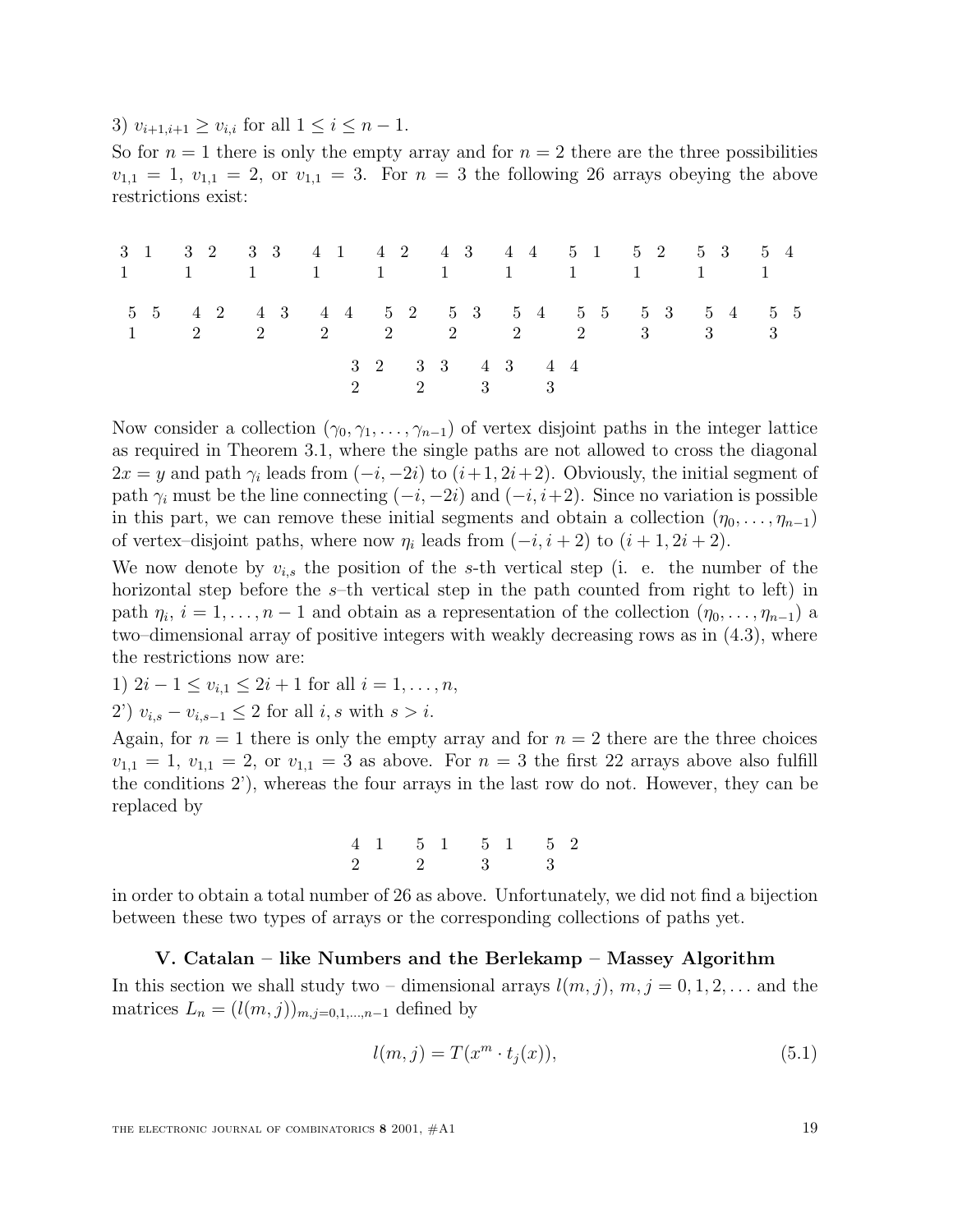where T is the linear operator defined under  $(1.9)$ . Application of the three–term– recurrence (1.19)

$$
t_j(x) = (x - \alpha_j)t_{j-1}(x) - \beta_{j-1}t_{j-2}(x)
$$

and the linearity of T gives the recursion

$$
l(m, j) = l(m - 1, j + 1) + \alpha_{j+1}l(m - 1, j) + \beta_jl(m - 1, j - 1)
$$
\n(5.2)

with initial values  $l(m, 0) = c_m$ ,  $l(0, j) = 0$  for  $j \neq 0$  (and  $\beta_0 = 0$ , of course). Especially, cf. also [78], p. 195,

$$
l(m, m) = c_0 \beta_1 \beta_2 \cdots \beta_m, \quad l(m+1, m) = c_0 \beta_1 \beta_2 \cdots \beta_m (\alpha_1 + \alpha_2 + \ldots + \alpha_{m+1}) \tag{5.3}
$$

We shall point out two connections of the matrices  $L_n$  to Combinatorics and Coding Theory. Namely, for the case that  $\beta_j = 1$  for all j the matrices  $L_n$  occur in the derivation of Catalan – like numbers as defined by Aigner in [2]. They also can be determined in order to find the factorization  $L_n = A_n \cdot U_n^t$ , where  $A_n$  is a nonsingular Hankel matrix of the form  $(1.1)$  and  $U_n$  is the matrix  $(1.12)$  with the coefficients of the orthogonal polynomials in (1.8). Via formula (5.3) the Berlekamp – Massey algorithm can be applied to find the parameters  $\alpha_j$  and  $\beta_j$  in the three – term recurrence of the orthogonal polynomials (1.8).

Aigner in [2] introduced Catalan – like numbers and considered Hankel determinants consisting of these numbers. For positive reals  $a, s_1, s_2, s_3, \ldots$  Catalan – like numbers  $C_m^{(a,s)}$ ,  $\vec{s} = (s_1, s_2, s_3,...)$  can be defined as entries  $b(m, 0)$  in a two – dimensional array  $b(m, j), m = 0, 1, 2, ..., j = 0, 1, ..., m$ , with initial conditions  $b(m, m) = 1$  for all  $m =$  $0, 1, 2, \ldots, b(0, j) = 0$  for  $j > 0$ , and recursion

$$
b(m, 0) = a \cdot b(m - 1, 0) + b(m - 1, 1),
$$
  

$$
b(m, j) = b(m - 1, j - 1) + s_j \cdot b(m - 1, j) + b(m - 1, j + 1)
$$
 for  $j = 1, ..., m$ . (5.4)

The matrices  $B_n = (b(m, j))_{m,j=0,\dots,n-1}$ , obtained from this array, have the property that  $B_n \cdot B_n^t$  is a Hankel matrix, which has, of course, determinant 1, see also [66] for the Catalan numbers.

The matrices  $B_n$  can be generalized in several ways. For instance, with  $\beta_j = 1$  for all  $j \geq 2$ ,  $\alpha_1 = a$  and  $\alpha_{j+1} = s_j$  for  $j \geq 2$  the recursion (5.2) now yields the matrix  $L_n = (l(m, j)_{m, j=0,\dots,n-1})$ . Another generalization of the matrices  $B_n$  will be mentioned below.

Aigner [2] was especially interested in Catalan – like numbers with  $s_j = s$  for all j and some fixed s denoted here by  $C_m^{(a,s)}$ . In the example below the binomial coefficients  $\binom{2m+1}{m}$ arise as  $C_m^{(3,2)}$ .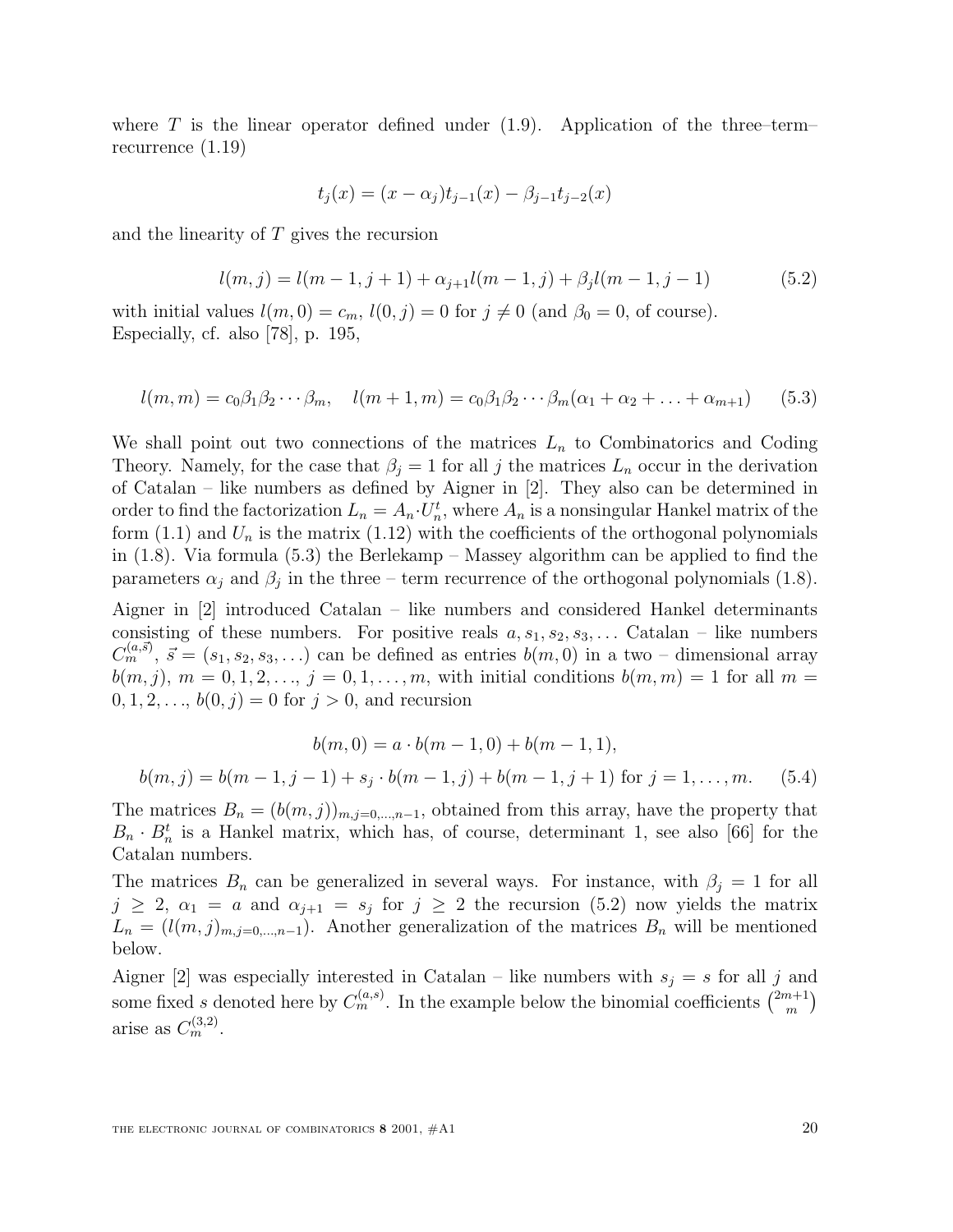$$
\begin{array}{cccc}\n1 & & & \\
3 & 1 & & \\
10 & 5 & 1 & & \\
35 & 21 & 7 & 1 & \\
126 & 84 & 36 & 9 & 1\n\end{array}
$$

So, by the previous considerations, choosing  $c_m = C_m^{(a,\vec{s})}$  we have that the determinant  $d_n^{(0)} = 1$  for all n. In [2] it is also computed the determinant  $d_n^{(1)}$  via the recurrence

$$
d_n^{(1)} = s_{n-1} \cdot d_{n-1}^{(1)} - d_{n-2}^{(1)}.
$$

with initial values  $d_0^{(1)} = 1, d_1^{(1)} = a$ .

#### **Remarks**:

1) One might introduce a new leading element  $c_{-1}$  to the sequence  $c_0, c_1, c_2, \ldots$  and define the  $n \times n$  Hankel matrix  $A_n^{(-1)}$  and its determinant  $d_n^{(-1)}$  for this new sequence. Let  $(c_m = C_m^{(s,s)})_{m=0,1,...}$  be the sequence of Catalan–like numbers with parameters  $(s, s)$ , s > 1 and let  $c_{-1} = 1$ . Let  $A_n^{(k)}$  be the Hankel matrix of size  $n \times n$  as under (1.2) and let  $d_n^{(k)}$  denote its determinant. Then

$$
d_n^{(-1)} = (s-1)(n-1) + 1, \t d_n^{(0)} = 1, \t d_n^{(1)} = sn + 1, \t d_n^{(2)} = \sum_{j=1}^{n+1} (sj+1)^2.
$$

This result follows, since  $d_n^{(0)}$  and  $d_n^{(1)}$  are known from Propositions 6 and 7 in [2]. So the sequences  $d_n^{(k)}$  are known for two successive k's, such that the formulae for  $d_n^{(-1)}$  and  $d_n^{(2)}$ are easily found using recursion (2.3).

2) In [2] it is shown that  $C_m^{(1,1)}$  are the Motzkin numbers,  $C_m^{(2,2)}$  are the Catalan numbers and  $C_m^{(3,3)}$  are restricted hexagonal numbers. Guy [41] gave an interpretation of the numbers  $C_m^{(4,4)}$  starting with 1, 4, 17, 76, 354,.... They come into play when determining the number of walks in the three – dimensional integer lattice from  $(0, 0, 0)$  to  $(i, j, k)$ terminating at height k, which never go below the  $(i, j)$ –plane. With the results of [2] their generating function is  $\frac{1-4x-\sqrt{1-8x+12x^2}}{2x^2}$ .

Lower triangular matrices  $L_n$  as defined by  $(5.1)$  are also closely related to the Lanczos algorithm. Observe that with  $(5.3)$  we obtain the parameters in the three – term recursion in a form which was already known to Chebyshev in his algorithm in [19], p. 482, namely

$$
\alpha_1 = \frac{l(1,0)}{l(0,0)} \text{ and } \alpha_{j+1} = \frac{l(j+1,j)}{l(j,j)} - \frac{l(j,j-1)}{l(j-1,j-1)}, \quad \beta_j = \frac{l(j,j)}{l(j-1,j-1)} \text{ for } j \ge 1.
$$
\n(5.5)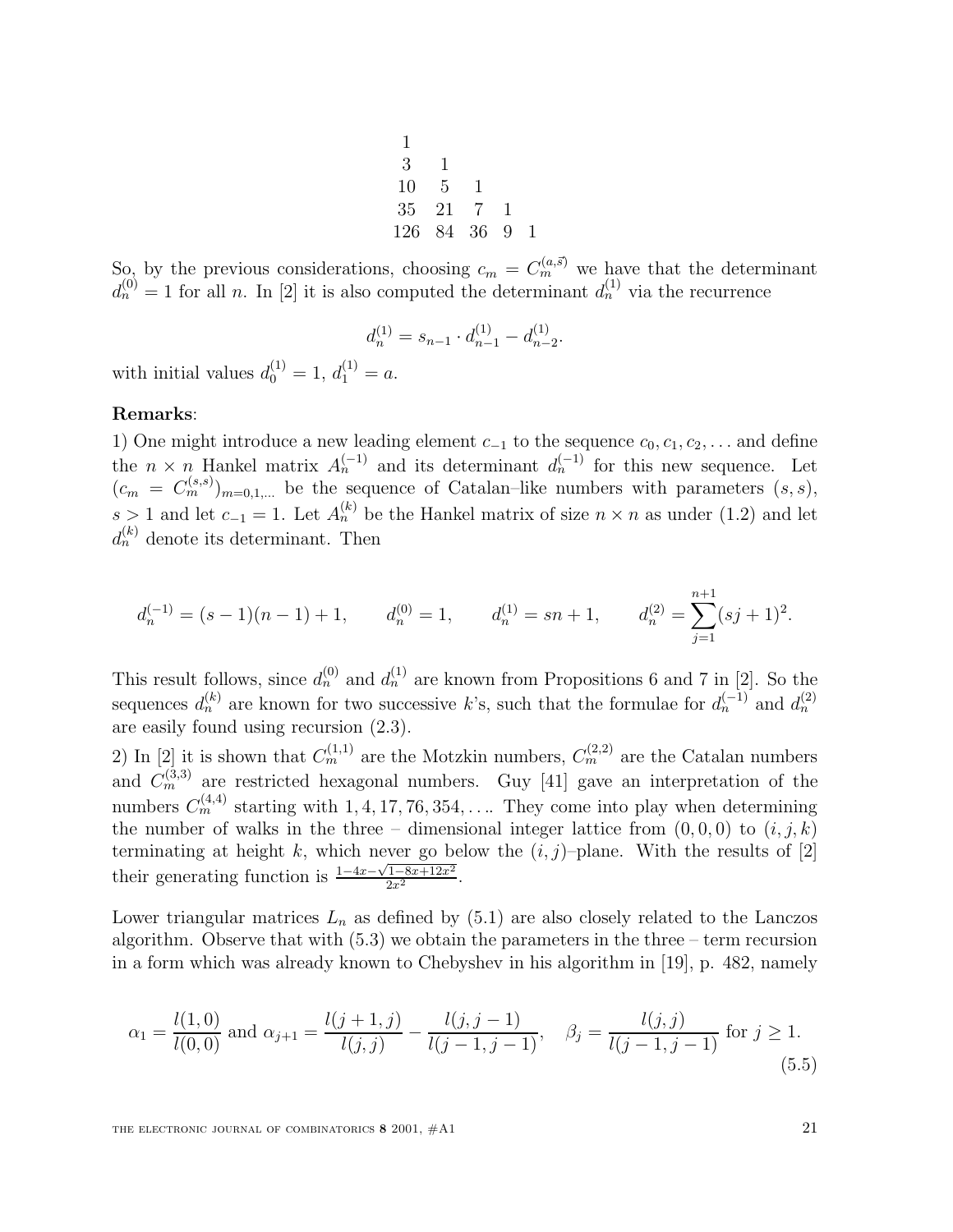Since further  $l(m, 0) = c_m$  for all  $m \ge 0$  by (5.3) it is  $l(m-1, 1) = l(m, 0) - \alpha_1 l(m-1, 0)$ and

$$
l(m-1,j+1) = l(m,j) - \alpha_{j+1}l(m-1,j) - \beta_jl(m-1,j-1)
$$

for  $j > 0$ , from which the following recursive algorithm is immediate.

Starting with 
$$
\vec{l}_1 = \begin{pmatrix} c_0 \\ c_1 \\ \vdots \\ c_{2n-2} \end{pmatrix}
$$
 and defining  $Z = \begin{pmatrix} 0 & 0 & \dots & 0 & 0 \\ 1 & 0 & \dots & 0 & 0 \\ 0 & 1 & \dots & 0 & 0 \\ \vdots & \vdots & \vdots & \vdots & \vdots \\ 0 & 0 & \dots & 1 & 0 \end{pmatrix}$  of size  $(2n-1) \times$ 

 $(2n-1)$  and  $Z<sup>t</sup>$  its transpose, we obtain recursively

$$
\vec{l}_1 = Z^t \cdot \vec{l}_0 - \alpha_1 \vec{l}_0, \quad \vec{l}_{j+1} = Z^t \cdot \vec{l}_j - \alpha_{j+1} \cdot \vec{l}_j - \beta_j \cdot \vec{l}_{j-1} \quad \text{ for } j > 0
$$

The subvectors of the initial n elements of  $l_{j+1}$  then form the  $(j + 1)$ –th column  $(j =$  $1,\ldots,n-2$ ) of  $L_n$ .

In a similar way the matrix  $U_n^t$ , the transpose of the matrix (1.12) consisting of the

coefficients of the orthogonal polynomials, can be constructed. Here  $\vec{u}_0 =$  $\sqrt{ }$  $\overline{\phantom{a}}$ 1 0 . . . 0  $\setminus$ is the

first unit column vector of size  $2n - 1$  and then the further columns are obtained via

$$
\vec{u}_1 = Z \cdot \vec{u}_0 - \alpha_1 \cdot \vec{u}_0, \quad \vec{u}_{j+1} = Z \cdot \vec{u}_j - \alpha_{j+1} \cdot \vec{u}_j - \beta_j \cdot \vec{u}_{j-1}
$$

Again the first *n* elements of  $\vec{u}_j$  form the *j*-th column of  $U_n^t$ .

This is the asymmetric Lanczos algorithm yielding the factorization  $A_n \cdot U_n^t = L_n$  as studied by Boley, Lee, and Luk [13], where  $A_n$  is an  $n \times n$  Hankel matrix as in (1.1). Their work is based on a former paper by Phillips [58]. The algorithm is  $O(n^2)$  due to the fact that the columns in  $L_n$  and  $U_n^t$  are obtained only using the entries in the previous two columns.

The symmetric Lanczos algorithm in [13] yields the factorization  $A_n = M_n \cdot D_n \cdot M_n^t$ . Here, cf. [13], p. 120,  $L_n = M_n \cdot D_n$  where  $M_n = U_n^{-1}$  is the inverse of  $U_n$  and  $D_n$  is the diagonal matrix with the eigenvalues of  $A_n$ . A combinatorial interpretation of the matrix  $M_n$  was given by Viennot [76].

When  $D_n$  is the identity matrix, then  $L_n = M_n$  and the matrix  $M_n$  was used in [54] to derive combinatorial identities as for Catalan – like numbers. Namely, in [54], the Stieltjes matrix  $S_n = M_n^{-1} \cdot \overline{M}_n$  was applied, where  $\overline{M}_n = (m_{n+1,j})_{m,j=0,\dots,n-1}$  for  $M_n =$  $(m_{n,j})_{m,j=0,\dots,n-1}$ . Then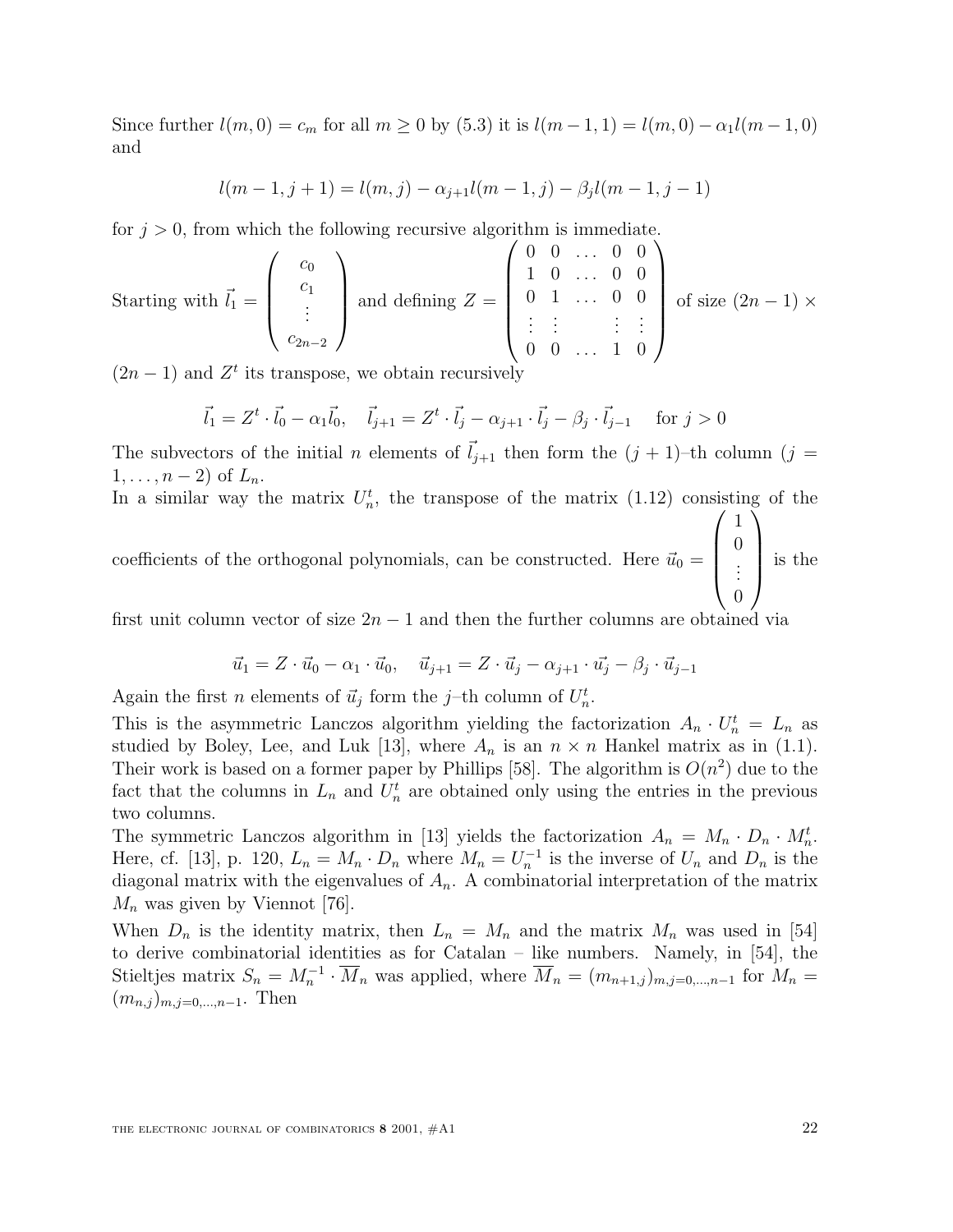$$
S_n = \left(\begin{array}{cccccc}\n\alpha_0 & 1 & 0 & 0 & \dots & 0 \\
\beta_0 & \alpha_1 & 1 & 0 & \dots & 0 \\
0 & \beta_1 & \alpha_2 & 1 & \dots & 0 \\
\vdots & \vdots & \vdots & \vdots & & \vdots \\
0 & 0 & 0 & 0 & \dots & \alpha_{n-1}\n\end{array}\right)
$$

is tridiagonal with the parameters of the three – term recurrence on the diagonals.

Important for the decoding of BCH codes, studied in the following, is also a decomposition of the Hankel matrix  $A_n = V_n D_n V_n^t$  as a product of a Vandermonde matrix  $V_n$ , its transpose  $V_n^t$  and the diagonal matrix  $D_n$ . Here the parameters in the Vandermonde matrix are essentially the roots of the polynomial  $t_n(x)$ . This decomposition was known already to Baron Gaspard Riche de Prony [60] (rather known as the leading engineer in the construction of the Pont de la Concorde in Paris and as project head of the group producing the logarithmic and trigonometric tables from 1792 - 1801), cf. also [14].

Let us now discuss the relation of the Berlekamp – Massey algorithm to orthogonal polynomials. Via (5.3) the parameters  $r_j$  in the Berlekamp – Massey algorithm presented below will be explained in terms of the three – term recurrence of the orthogonal polynomials related to  $A_n$ .

Peterson [56] and Gorenstein and Zierler [38] presented an algorithm for the decoding of BCH codes. The most time–consuming task is the inversion of a Hankel matrix  $A_n$  as in (1.1), in which the entries  $c_i$  now are syndromes resulting after the transmission of a codeword over a noisy channel. Matrix inversion, which takes  $O(n^3)$  steps was proposed to solve equation (1.7).

Berlekamp found a way to determine the  $a_{n,j}$  in (1.7) in  $O(n^2)$  steps. His approach was to determine them as coefficients of a polynomial  $u(x)$  which is found as appropriate solution of the "key equation"

$$
F(x)u(x) = q(x) \bmod x^{2t+1}.
$$

Here the coefficients  $c_0, \ldots, c_{2t}$  up to degree 2t of  $F(x)$  can be calculated from the received word. Further, the roots of  $u(x)$  yield the locations of the errors (and also determine  $q(x)$ ). By the application in Coding Theory one is interested in finding polynomials of minimum possible degree fulfilling the key equation. This key equation is solved by iteratively calculating solutions  $(q_k(x), u_k(x))$  to  $F(x)u_k(x) = q_k(x) \text{ mod } z^{k+1}, k = 0, \ldots, 2t$ .

Massey [48] gave a variation of Berlekamp's algorithm in terms of a linear feedback shift register. The algorithm is presented by Berlekamp in [9]. We follow here Blahut's book [11], p. 180.

The algorithm consist in constructing a sequence of shift registers  $(\ell_j, u_j (x)), j = 1, \ldots$  $2n-2$ , where  $\ell_j$  denotes the length (the degree of  $u_j$ ) and

$$
u_j(x) = b_{j,j}x^j + b_{j,j-1}x^{j-1} + \ldots + b_{j,1}x + 1.
$$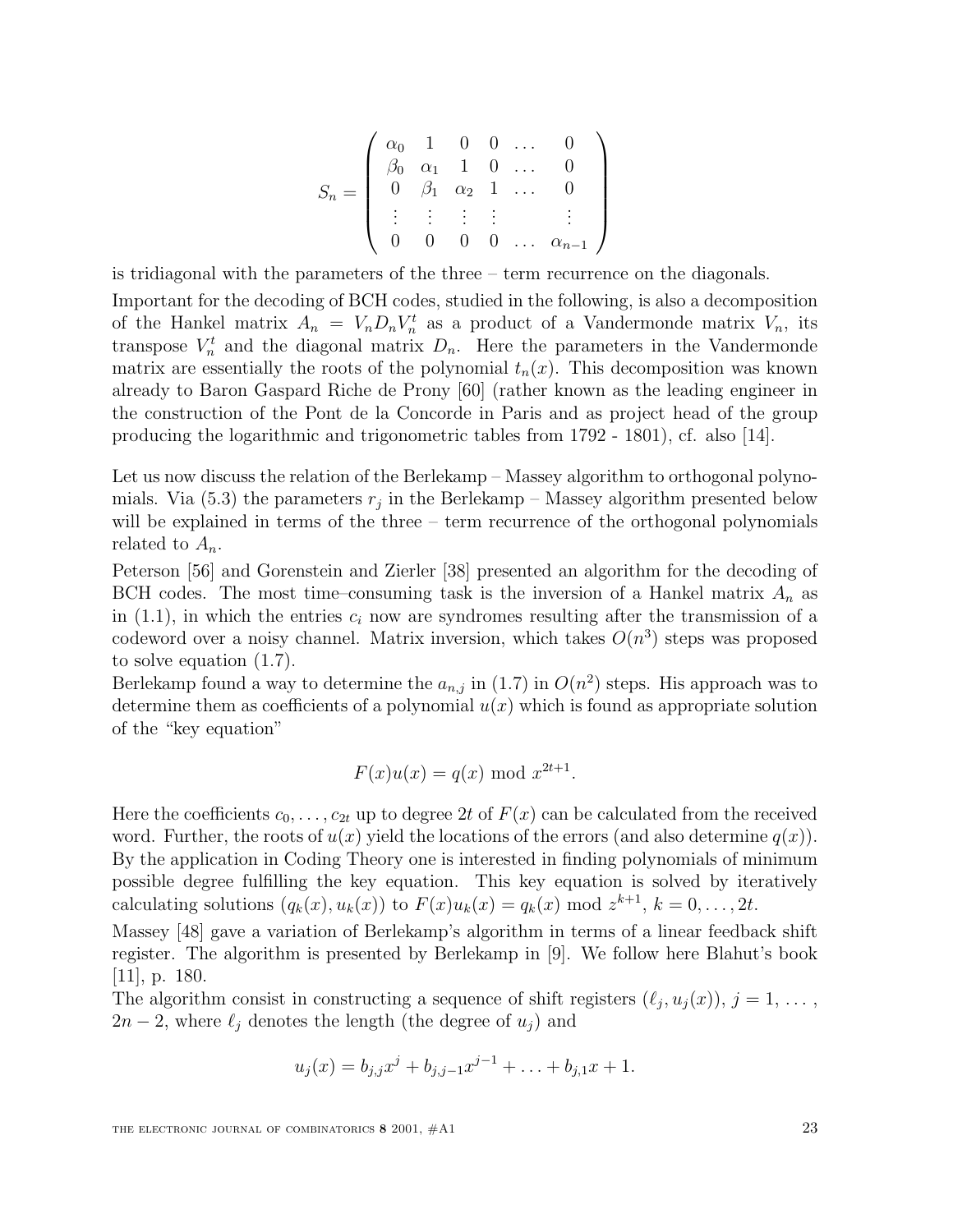the feedback–connection polynomial of the  $j$ –th shift register. For an introduction to shift registers see, e.g., [11], pp. 131, The Berlekamp – Massey algorithm works over any field and will iteratively compute the polynomials  $u_i(x)$  as follows using a second sequence of polynomials  $v_i(x)$ .

**Berlekamp – Massey Algorithm** (as in [11], p. 180): Let  $u_0(x) = 1, v_0(x) = 1$  and  $\ell_0 = 0$ . Then for  $j = 1, ..., 2n - 2$  set

$$
r_j = \sum_{t=0}^{\ell_j} b_{j-1,t} c_{j-1-t},\tag{5.6}
$$

$$
\ell_j = \delta_j(j - \ell_{j-1}) + (1 - \delta_j)\ell_{j-1},\tag{5.7}
$$

$$
\left(\begin{array}{c} u_j(x) \\ v_j(x) \end{array}\right) = \left(\begin{array}{cc} 1 & -r_j x \\ \delta_j \cdot 1/r_j & (1-\delta_j)x \end{array}\right) \cdot \left(\begin{array}{c} u_{j-1}(x) \\ v_{j-1}(x) \end{array}\right),\tag{5.8}
$$

where

$$
\delta_j = \begin{cases} 1 & \text{if } r_j \neq 0 \text{ and } 2\ell_{j-1} \leq j-1 \\ 0 & \text{otherwise} \end{cases} . \tag{5.9}
$$

Goppa [33] introduced a more general class of codes (containing the BCH – codes as special case) for which decoding is based on the solution of the key equation  $F(x)u(x) = q(x)$ mod  $G(x)$  for some polynomial  $G(x)$ . Berlekamp's iterative algorithm does not work for arbitrary polynomial  $G(x)$  (cf. [10]). Sugiyama et al. [73] suggested to solve this new key equation by application of the Euclidean algorithm for the determination of the greatest common divisor of  $F(x)$  and  $G(x)$ , where the algorithm stops, when the polynomials  $u(x)$ and  $q(x)$  of appropriate degree are found. They also showed that for BCH codes the Berlekamp algorithm usually has a better performance than the Euclidean algorithm. A decoding procedure based on continued fractions for separable Goppa codes was presented by Goppa in [34] and later for general Goppa codes in [35]. The relation of Berlekamp's algorithm to continued fraction techniques was pointed out by Mills [49] and thoroughly studied by Welch and Scholtz [79].

Cheng [20] analysed that the sequence  $\ell_j$  provides the information when Berlekamp's algorithm completes one iterative step of the continued fraction, which happens when  $\ell_j < j + \frac{1}{2}$  and when  $\ell_j \neq \ell_{j+1}$ . This means that if this latter condition is fulfilled, the polynomials  $q_j(x)$  and  $u_j(x)$  computed so far give the approximation  $\frac{q_j(x)}{u_j(x)}$  to  $F(x)$ , which would also be obtained as convergent from the continued fractions expansion of  $F(x)$ .

Indeed, the speed of the Berlekamp – Massey algorithm is due to the fact that it constructs the polynomials  $u_i(x)$  in the denominator of the convergent to  $F(x)$  via the three – term recursion

$$
u_j(x) = u_{j-1}(x) - \frac{r_j}{r_m} x^{j-m} u_{m-1}(x).
$$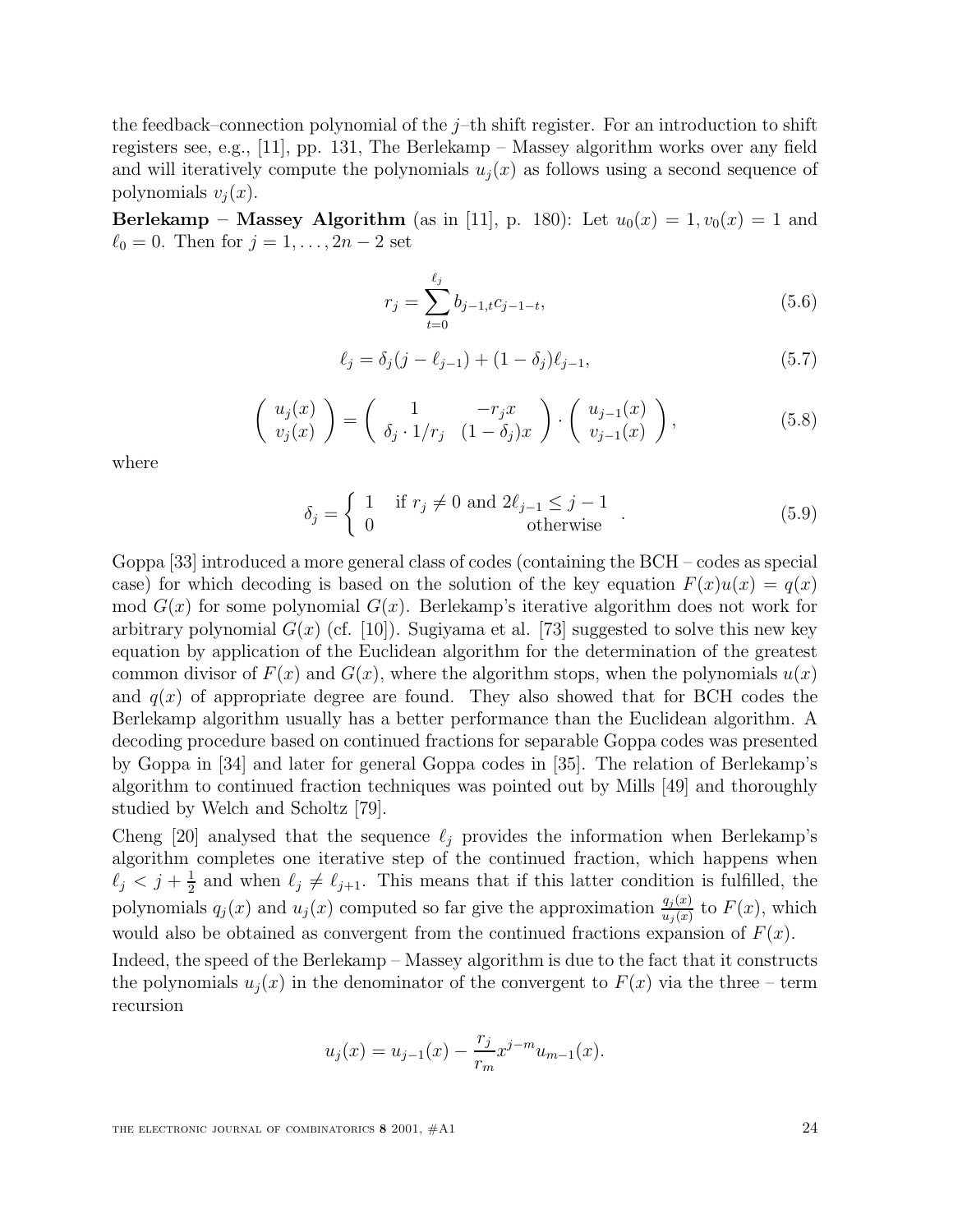Here  $r_m$  and  $r_j$  are different from 0 and  $r_{m+1} = ... = r_{j-1} = 0$ , which means that in (5.7)  $\delta_{m+1} = \ldots = \delta_{j-1} = 0$  and  $\delta_j = 1$ , such that at time j for the first time after m a new shift register must be designed. This fact can be proved inductively as in [12], p. 374. An approach reflecting the mathematical background of these "jumps" via the Iohvidov index of the Hankel matrix or the block structure of the Padé table is carried out by Jonckheere and Ma [44].

Several authors (e.g.  $[45]$ , p. 156,  $[43]$ ,  $[44]$ ,  $[13]$ ) point out that the proof of the above recurrence is quite complicated or that there is need for a transparent explanation. We shall see now that the analysis is much simpler for the case that all principle submatrices of the Hankel matrix  $A_n$  are nonsingular. As a useful application, then the  $r_j$ 's yield the parameters from the three – term recurrence of the underlying polynomials. Via (5.5) the three – term recurrence can also be transferred to the case that calculations are carried out over finite fields.

So, let us assume from now on that all principal submatrices  $A_i$ ,  $i \leq n$  of the Hankel matrix  $A_n$  are nonsingular. For this case, Imamura and Yoshida [43] demonstrated that  $\ell_j = \ell_{j-1} = \frac{j}{2}$  for even j and  $\ell_j = j - \ell_{j-1} = \frac{j+1}{2}$  for odd j such that  $\delta_j$  is 1 if j is odd and 0 if j is even  $\left(\frac{q_{2j}(x)}{u_{2j}(x)}\right)$  then are the convergents to  $F(x)$ ).

This means that there are only two possible recursions for  $u_j(x)$  depending on the parity of  $j$ , namely

$$
u_{2j}(x) = u_{2j-1}(x) - \frac{r_{2j}}{r_{2j-1}} x u_{2j-2}(x), \quad u_{2j-1}(x) = u_{2j-2}(x) - \frac{r_{2j-1}}{r_{2j-3}} x^2 u_{2j-4}(x).
$$

So the algorithm is simplified in (5.7) and we obtain the recursion

$$
\begin{pmatrix} u_{2j}(x) \\ v_{2j}(x) \end{pmatrix} = \begin{pmatrix} 1 - \frac{r_{2j}}{r_{2j-1}}x & -r_{2j-1}x \\ \frac{1}{r_{2j-1}}x & 0 \end{pmatrix} \cdot \begin{pmatrix} u_{2j-2}(x) \\ v_{2j-2}(x) \end{pmatrix}.
$$
 (5.10)

By the above considerations we have the following three–term recurrence for  $u_{2j}(x)$  (and also for  $q_{2i}(x)$  with different initial values).

$$
u_{2j}(x) = (1 - \frac{r_{2j}}{r_{2j-1}}x)u_{2j-2}(x) - \frac{r_{2j-1}}{r_{2j-3}}x^2u_{2j-4}(x).
$$

Since the Berlekamp - Massey algorithm determines the solution of equation (1.9) it must be

$$
x^j \cdot u_{2j}(\frac{1}{x}) = t_j(x).
$$

as under (1.8). This is consistent with (1.16) where we consider the function  $F(\frac{1}{x})$  rather than  $F(x)$ . By the previous considerations, for  $t_i(x)$ , we have the recurrence

$$
t_j(x) = (x - \frac{r_{2j}}{r_{2j-1}})t_{j-1}(x) - \frac{r_{2j-1}}{r_{2j-3}}t_{j-2}(x)
$$
\n(5.11)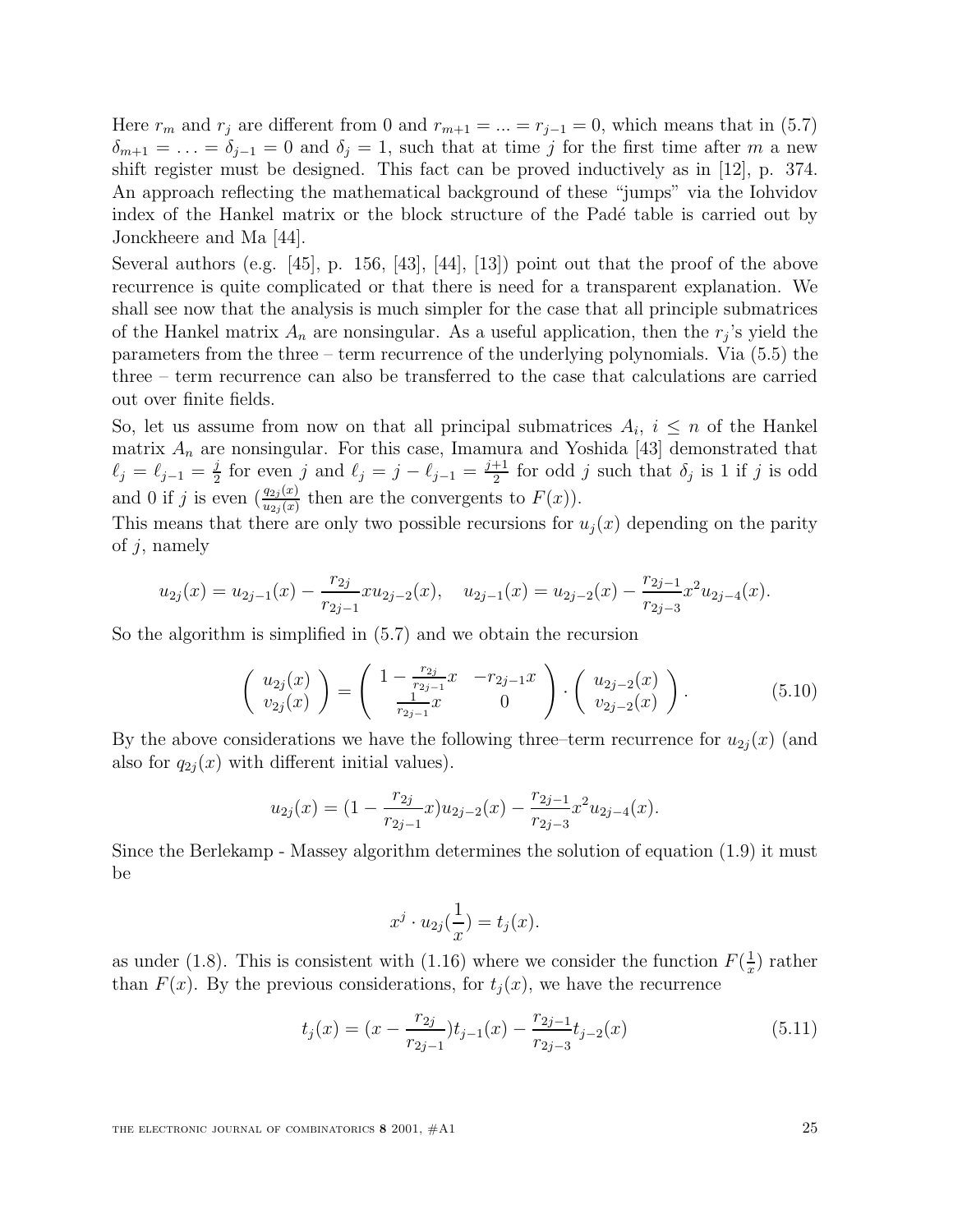Equation (5.11) now allows us to give a simple interpretation of the calculations in the single steps carried out in the course of the Berlekamp – Massey algorithm for the special case that all principle submatrices of the Hankel matrix  $A_n$  are nonsingular.

**Proposition 5.1**: Let  $A_n$  be a Hankel matrix with real entries such that all principal submatrices  $A_i$ ,  $i = 1, \ldots, n$  are nonsingular and let T be the linear operator mapping  $T(x^{l}) = c_{l}$  as in (1.9). Then for the parameters  $r_{j}$  obtained via (5.6) it is

$$
r_{2j-1} = T(x^{j-1} \cdot t_{j-1}(x)) = c_0 \beta_1 \beta_2 \cdots \beta_{j-1} ,
$$
  
\n
$$
r_{2j} = \alpha_j T(x^{j-1} \cdot t_{j-1}(x)) = c_0 \beta_1 \beta_2 \cdots \beta_{j-1} \alpha_j,
$$
\n(5.12)

where  $\alpha_j$  and  $\beta_1,\ldots,\beta_{j-1}$  are the parameters from the three-term recurrence of the orthogonal polynomials  $t_i(x)$ ,  $i = 0, \ldots, j$ .

Proof: The proposition, of course, follows directly from (5.11), since the three – term recurrence immediately yields the formula for the  $r_j$ 's. Let us also verify the identities directly. From the considerations under (5.6) to (5.11) it is clear that the degree of  $u_{2i-2}$ is j − 1. Hence in this case  $b_{2j-2,j} = b_{2j-2,j+1} = \ldots = b_{2j-2,2j-2} = 0$  in (5.6) and

$$
r_{2j-1} = \sum_{t=0}^{j-1} b_{2j-2,t} c_{2j-2-t} = \sum_{t=0}^{j-1} b_{2j-2,t} T(x^{2j-2-t})
$$
  
=  $T\left(\sum_{t=0}^{j-1} b_{2j-2,t} x^{2j-2-t}\right) = T\left(x^{j-1} \sum_{t=0}^{j-1} b_{2j-2,t} x^{j-1-t}\right) = T\left(x^{j-1} \sum_{t=0}^{j-1} b_{2j-2,t-1-t} x^t\right)$   
=  $T\left(x^{j-1} \sum_{t=0}^{j-1} a_{j-1,t} x^t\right) = T(x^{j-1} t_{j-1}(x)) = c_0 \beta_1 \beta_2 \cdots \beta_{j-1}$ 

where the last equation follows by (5.3). A similar calculation shows that

$$
r_{2j} = T\left(x^{j}t_{j-1}(x) - \frac{r_{2j-1}}{r_{2j-3}}x^{j-1}t_{j-2}(x)\right) = T\left(x^{j}t_{j-1}(x) - \beta_{j-1}x^{j-1}t_{j-2}(x)\right)
$$

since by the previous calculation  $\frac{r_{2j-1}}{r_{2j-3}} = \beta_{j-1}$ . So by (5.3) further

$$
r_{2j} = c_0 \beta_1 \beta_2 \cdots \beta_{j-1} \left[ (\alpha_1 + \alpha_2 + \ldots + \alpha_j) - (\alpha_1 + \alpha_2 + \ldots + \alpha_{j-1}) \right] = c_0 \beta_1 \beta_2 \cdots \beta_{j-1} \alpha_j.
$$

# **Remarks**:

 $=$ 

1) Observe that with Proposition 5.1, the Berlekamp – Massey algorithm can be applied to determine the coefficients  $\alpha_j$  and  $\beta_j$  from the three – term recurrence of the orthogonal polynomials  $t_j(x)$ . From the parameters  $r_{2j-1}$  obtained by (5.6) in the odd steps of the iteration  $\beta_{j-1} = \frac{r_{2j-1}}{r_{2j-3}}$  can be immediately calculated, and in the even steps  $\alpha_j =$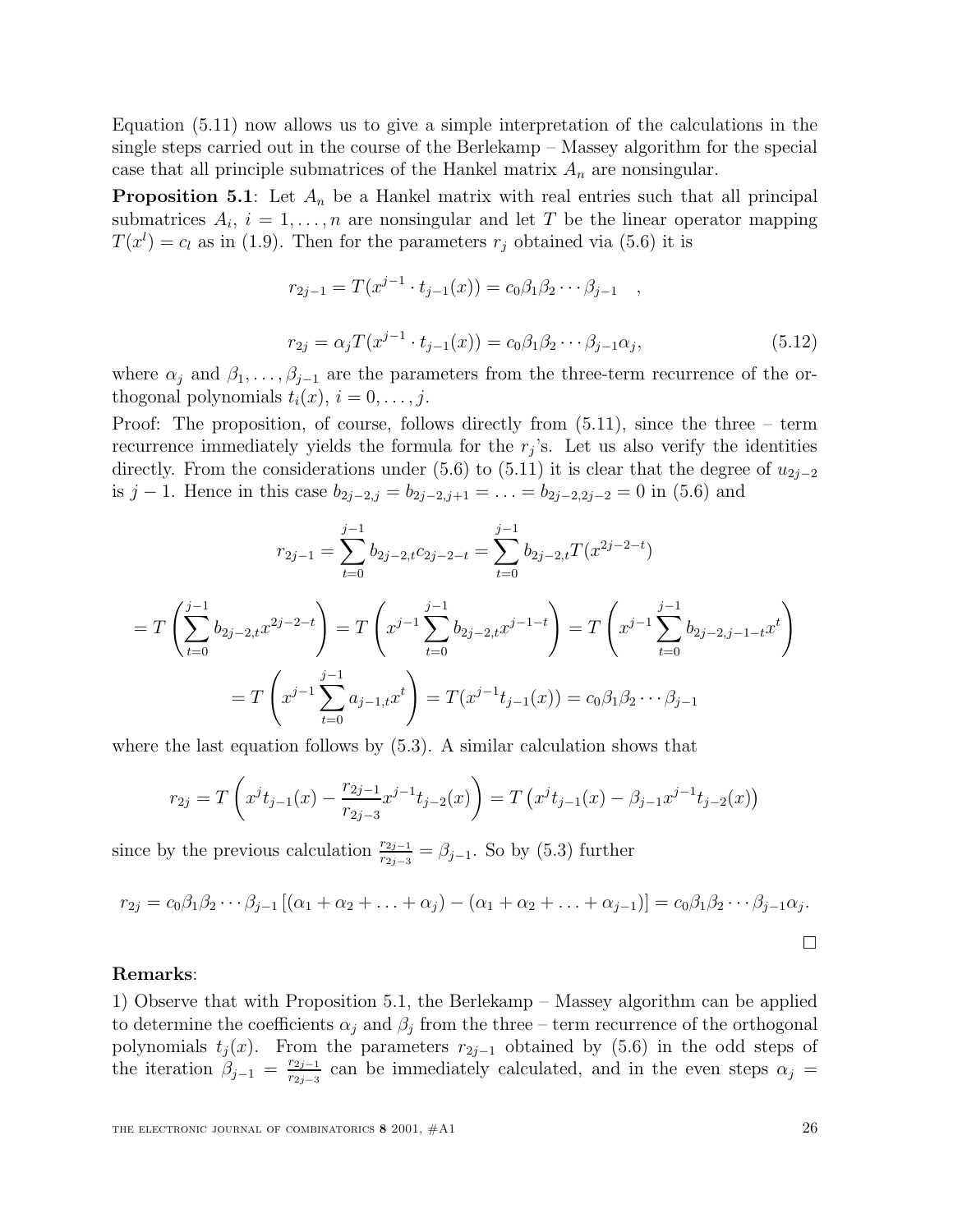$\frac{r_{2j}}{r_{2j-1}}$  is obtained. By (1.15) and (1.20) it is  $\beta_{j-1} = \frac{r_{2j-1}}{r_{2j-3}} = \frac{\det(A_j)\det(A_{j-2})}{\det(A_{j-1})^2}$ . Hence  $r_{2j-1} = \frac{\det(A_j)}{\det(A_{j-1})}$ , which means that the Berlekamp – Massey algorithm also yields a fast procedure to compute the determinant of a Hankel matrix.

2) By Proposition 5.1 the identity (5.6) reduces to

$$
\sum_{t=0}^{j} a_{j,t} c_{j+t} = c_0 \beta_1 \beta_2 \cdots \beta_j
$$

where the  $a_{j,t}$  are the coefficients of the polynomial  $t_j(x)$ , the  $\beta_i$ 's are the coefficients in their three – term recurrence and the  $c_i$ 's are the corresponding moments. For the classical orthogonal polynomials all these parameters are usually known, such that one might also use (5.6) in the Berlekamp – Massey algorithm to derive combinatorial identities.

# **References**

- [1] M. Aigner, "Motzkin numbers", Europ. J. Combinatorics 19, 1998, 663 675.
- [2] M. Aigner, "Catalan-like numbers and determinants", J. Combin. Theory Ser. A 87, 1999, 33 – 51.
- [3] M. Aigner, "A characterization of the Bell numbers", Discrete Math. 205, no. 1-3, 1999, 207–210.
- [4] G. E. Andrews, "Plane partitions (III): The weak Macdonald conjecture", Invent. *Math.* 53, 1979, 193 – 225.
- [5] G. E. Andrews, "Pfaff's method. I. The Mills-Robbins-Rumsey determinant", Discrete Math. 193, no. 1-3, 1998, 43–60.
- [6] G. E. Andrews and D. Stanton, "Determinants in plane partition enumeration", Europ. J. Combin. 19, 1998, no. 3, 273 – 282.
- [7] R. Askey and M. Ismail, Recurrence Relations, Continued Fractions and Orthogonal Polynomials, Mem. Am. Math. Soc. 300, 1984.
- [8] E. A. Bender and D. E. Knuth, "Enumeration of plane partitions", J. Combin. Theory Ser. A 13, 1972,  $40 - 54$ .
- [9] E. R. Berlekamp, Algebraic Coding Theory, McGraw–Hill, 1968.
- [10] E. R. Berlekamp, "Goppa Codes", IEEE Trans. Inform. Theory 19, 1973, 590 592.
- [11] R. E. Blahut, Theory and Practice of Error Control Codes, Addison Wesley, 1984.
- [12] R. E. Blahut, Fast Algorithms for Digital Signal Processing, Addison Wesley, 1985.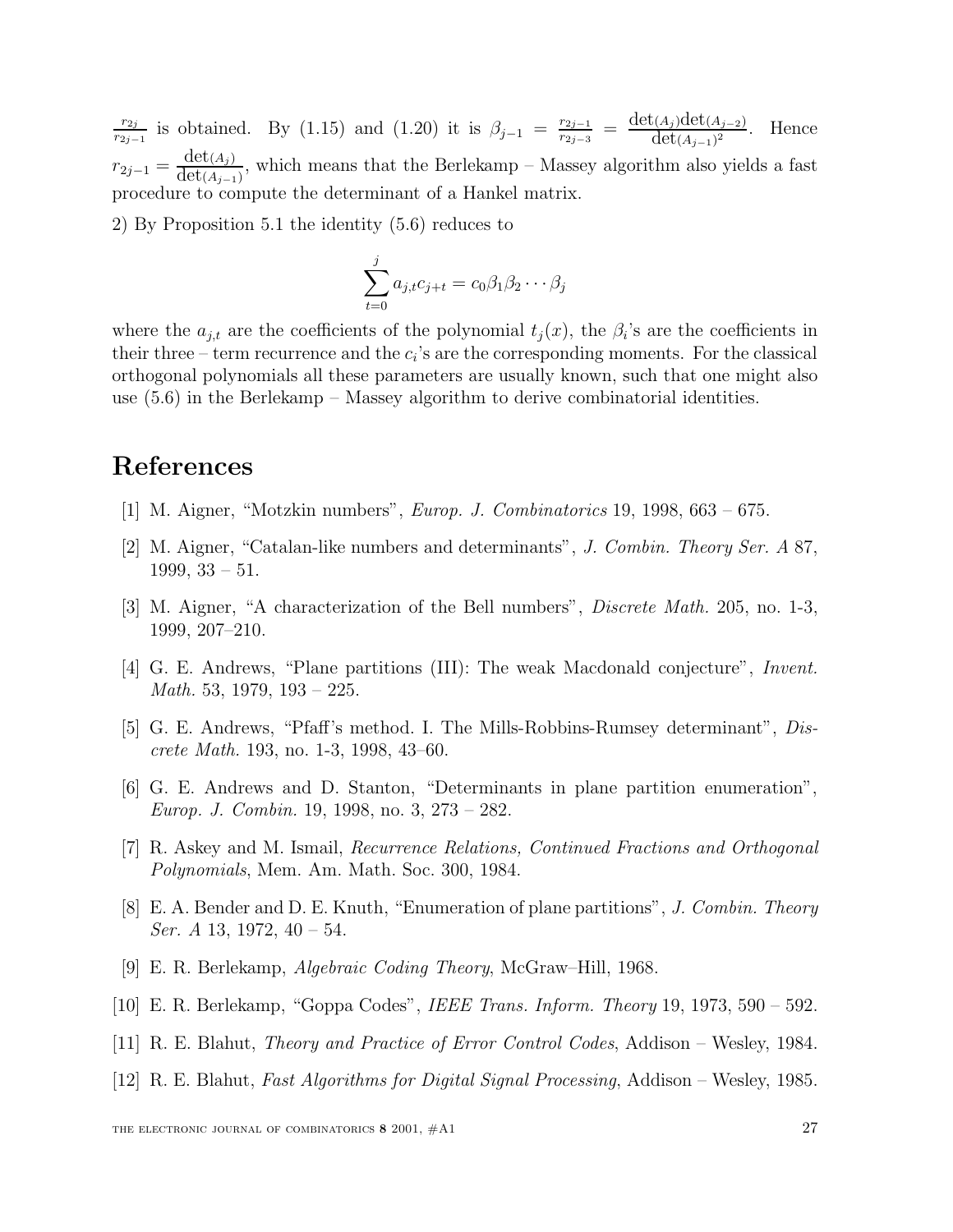- [13] D. L. Boley, T. J. Lee, and F. T. Luk, "The Lanczos algorithm and Hankel matrix factorization", *Lin. Alg. Appl.* 172, 1992, 109 – 133.
- [14] D. L. Boley, F. T. Luk, and D. Vandevoorde, "A fast method to diagonalize a Hankel matrix", Lin. Alg. Appl. 284, 1998,  $41 - 52$ .
- [15] M. Bousquet Mélou and L. Habsieger, "Sur les matrices à signes alternants", Discrete Math. 139, 1995,  $57 - 72$ .
- [16] D. M. Bressoud, Proofs and Confirmations, Cambridge Univ. Press, 1999.
- [17] C. Brezinski, *Padé–Type Approximation and General Orthogonal Polynomials*, Birkhäuser, 1980.
- [18] Lewis Carroll, Alice's Adventures in Wonderland, 1865.
- [19] P. L. Chebyshev, "Sur l'interpolation par la méthode des moindres carrés", Mém. Acad. Impér. Sci. St. Pétersbourg  $(7)$  1 (15), 1859, 1 – 24, also: Oeuvres I, 473 – 489.
- [20] U. Cheng, "On the continued fraction and Berlekamp's algorithm", IEEE Trans. Inform. Theory 30, 1984,  $541 - 544$ .
- [21] S. H. Choi and D. Gouyou Beauchamps, "Enumeration of generalized Young tableaux with bounded height", *Theoret. Comp. Sci.* 117, 1993, 137 – 151.
- [22] W. Chu, "Binomial convolutions and determinant identities", Discrete Math. 204, 1999, 129 – 153.
- [23] P. Delsarte, "Nombres de Bell et polynômes de Charlier", C. R. Acad. Sci. Paris (series A), t. 287, 1978, 271 – 273.
- [24] M. Desainte-Catherine and X. G. Viennot, "Enumeration of certain Young tableaux with bounded height", *Combinatoire Enumérative (Montreal 1985)*, Lect. Notes Math. 1234, 1986, 58 – 67.
- [25] C. L. Dodgson, "Condensation of determinants", Proceedings of the Royal Society of  $London\ 15, \ 1866, \ 150-155.$
- [26] P. Flajolet, "Combinatorial aspects of continued fractions", Discrete Math. 32, 1980,  $125 - 161.$
- [27] P. Flajolet, "On congruences and continued fractions for some classical combinatorial quantities", Discrete Math. 41, 1982, 145 – 153.
- [28] D. Foata, "Combinatoire des identités sur les polynômes orthogonaux", *Proc. Inter*national Congress of Mathematicians, Warsaw, 1983 1541 – 1553.
- [29] I. Gessel, "A probabilistic method for lattice path enumeration", J. Statist. Plann. Inference 14, 1986, 49 – 58.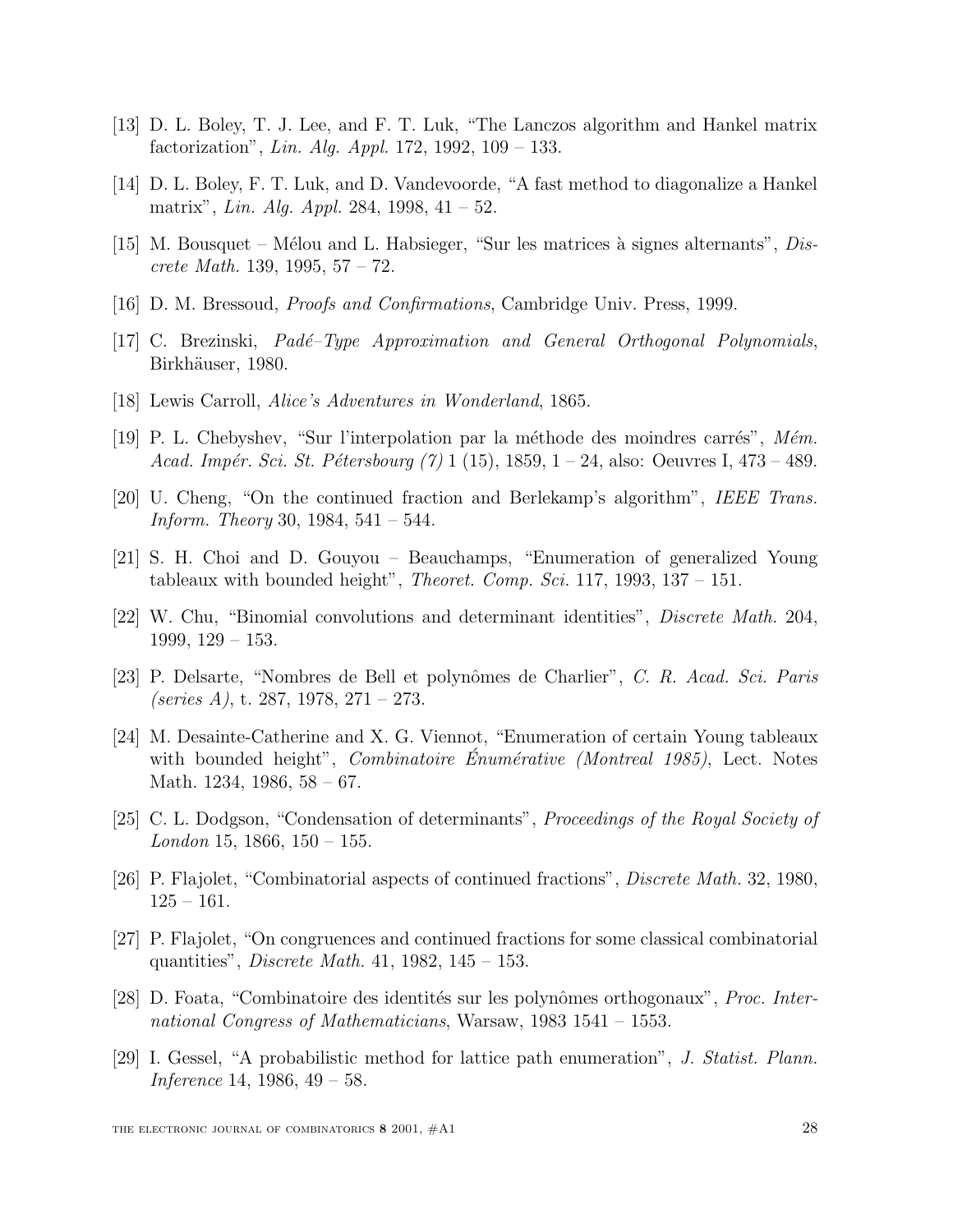- [30] I. Gessel and R. Stanley, "Algebraic enumeration". in R. L. Graham, M. Grötschel, and L. Lovasz, Handbook of Combinatorics, Vol. 2, Wiley, 1996, 1021 – 1069,
- [31] I. Gessel and X. G. Viennot, "Binomial determinants, paths and hook length formulae", Advances in Mathematics 58, 1985, 300 – 321.
- [32] I. Gessel and X. G. Viennot, Determinants, Paths, and Plane Partitions, Preprint, 1989.
- [33] V. D. Goppa, "A new class of linear correcting codes", Problemy Peredachi Infor*matsii* 6, no. 3, 1970,  $24 - 30$  (in Russian).
- [34] V. D. Goppa, "Rational representation of codes and  $(L,g)$  codes", *Problemy Peredachi Informatsii* 7, no. 3, 1971,  $41 - 49$  (in Russian).
- [35] V. D. Goppa, "Decoding and diophantine approximations", Problems of Control and Information Theory 5, no. 3, 1975, 195–206.
- [36] B. Gordon, "A proof of the Bender Knuth conjecture", *Pacific J. Math.* 108, 1983, 99 – 113.
- [37] D. C. Gorenstein, W. W. Peterson, and N. Zierler, "Two–error correcting Bose– Chaudhuri codes are quasi–perfect", Information and Control 3, 1960, 291 – 294.
- [38] D. C. Gorenstein and N. Zierler, "A class of error-correcting codes in  $p^m$  symbols", J. Soc. Indus. Appl. Math. 9, 1961, 207 – 214.
- [39] R. L. Graham, D. E. Knuth, and O. Patashnik, Concrete Mathematics, Addison Wesley, 1988.
- [40] A. J. Guttmann, A. L. Owczarek, and X. G. Viennot, "Vicious walkers and Young tableaux I: without walls", J. Phys. A: Math. Gen. 31, 1998, 8123 – 8135.
- [41] R. K. Guy, "Catwalks, sandsteps and Pascal pyramids", J. Integer Sequences 3, 2000, Article 00.1.6.
- [42] P. Hilton and J. Pedersen, "Catalan numbers, their generalization, and their uses", Math. Intelligencer 13, no. 2, 1991, 64 – 75.
- [43] K. Imamura and W. Yoshida, "A simple derivation of the Berlekamp Massey algorithm and some applications", IEEE Trans. Inform. Theory 33, 1987, 146 – 150.
- [44] E. Jonckheere and C. Ma, "A simple Hankel interpretation of the Berlekamp Massey algorithm", *Lin. Alg. Appl.* 125, 1989,  $65 - 76$ .
- [45] S. Lin and D. J. Costello, Error Control Coding, Prentice Hall, 1983.
- [46] B. Lindström, "On the vector representation of induced matroids", Bull. London Math. Soc. 5, 1973, 85 – 90.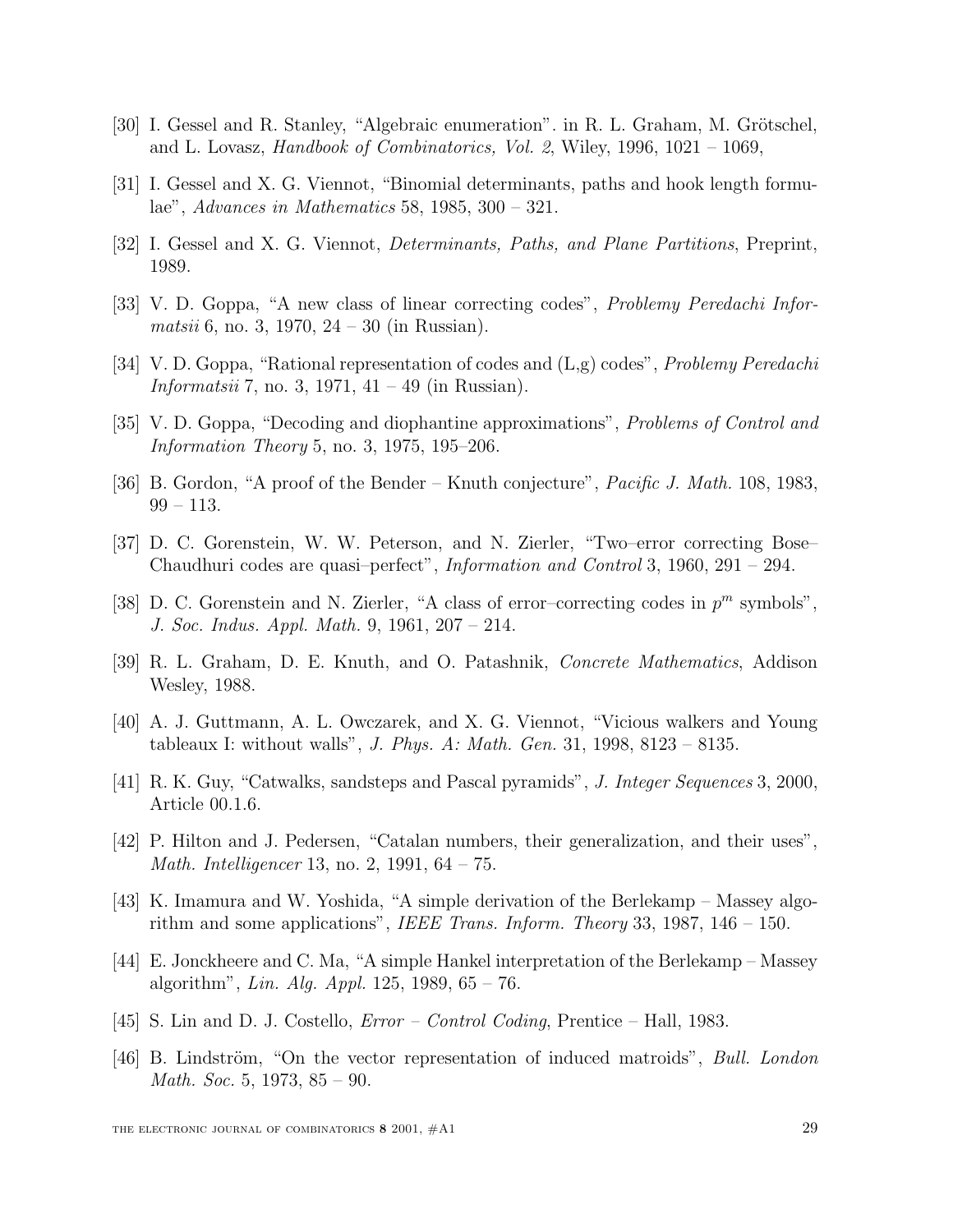- [47] M. E. Mays and J. Wojciechowski, "A determinant property of Catalan numbers", Discrete Math. 211, 2000, 125 – 133.
- [48] J. L. Massey, "Shift register synthesis and BCH decoding", IEEE Trans. Inform. Theory 15, 1969,  $122 - 127$ .
- [49] W. H. Mills, "Continued fractions and linear recurrences", Math. Comp. 29, no. 129, 1975, 173 – 180.
- [50] W. H. Mills, D.P. Robbins, and H. Rumsey Jr., "Enumeration of a symmetry class of plane partitions", *Discrete Math.* 67, 1987,  $43 - 55$ .
- [51] S. G. Mohanty, Lattice path counting and applications, Academic Press, 1979.
- [52] T. Muir, *Theory of Determinants*, Dover, 1960.
- [53] T. V. Narayana, Lattice Path Combinatorics, University of Toronto Press, 1979.
- [54] P. Peart and W.–J. Woan, "Generating functions via Hankel and Stieltjes matrices", J. Integer Sequences 3, 2000, Article 00.2.1.
- [55] O. Perron, *Die Lehre von den Kettenbrüchen*, Chelsea Publishing Company, 1929.
- [56] W. W. Peterson, "Encoding and error–correction procedures for the Bose–Chaudhuri codes", *Trans. IRE* 6, 1960,  $459 - 470$ .
- [57] M. Petkovšek and H. S. Wilf, "A high-tech proof of the Mills-Robbins-Rumsey determinant formula", *Electron. J. Combin.* 3, no. 2, 1996,  $\#\text{R19}$ .
- [58] J. L. Phillips, "The triangular decomposition of Hankel matrices", *Math. Comp.* 25  $(115), 1971, 599 - 602.$
- [59] G. Polya and G. Szegö, Aufgaben und Lehrsätze aus der Analysis, Vol. II, 3rd ed., 1964.
- [60] G. de Prony, "Essai expérimental et analytique sur les lois de la dilatabilité de fluides  $\acute{e}$ lastiques et sur les celles de la force expansive de la vapeur de l' alcool, à différentes températures", *J. de l'École Polytechnique* 1, cahier 22, 1795, 24 – 76.
- [61] C. Radoux, "Déterminants de Hankel et théorème de Sylvester", Proc. 28th Séminaire Lotharingien, 1992, 115 – 122.
- [62] C. Radoux, "Addition formulas for polynomials built on classical combinatorial sequences", J. Comp. Appl. Math. 115, 2000, 471 – 477.
- [63] J. Riordan, An Introduction to Combinatorial Analysis, Wiley, 1958.
- [64] J. Riordan, Combinatorial Identities, Wiley, 1968.